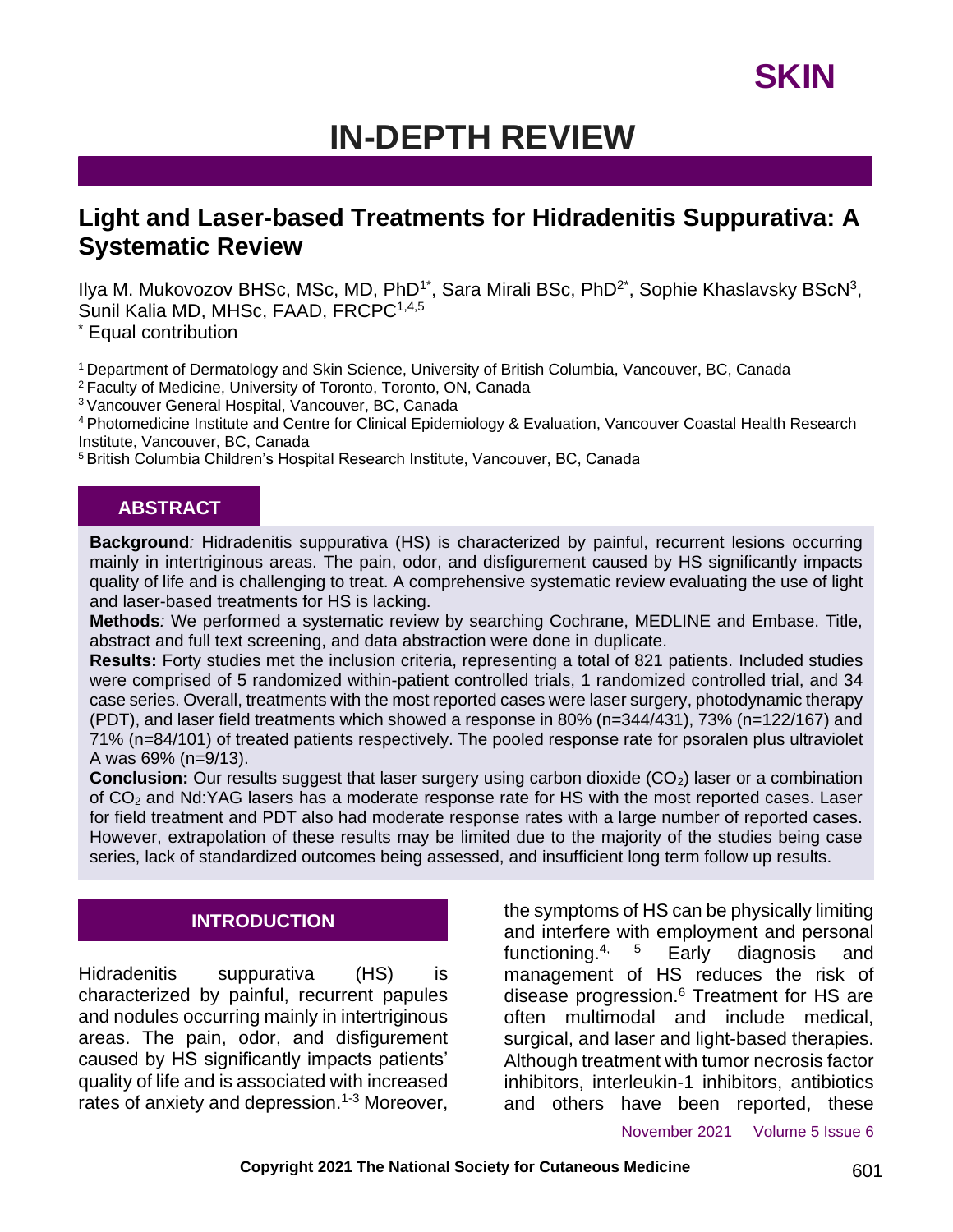treatments may be associated with significant cost, adverse effects, declining efficacy, and possible drug-drug interactions. In practice, patients may express the preference to avoid systemic treatments if possible. Light and laser-based management is known to be a safe and effective treatment option for many dermatological conditions. Furthermore, light and laser-based treatment provides the advantage of avoiding the adverse effects and drug interactions associated with systemic therapies. Light and laser-based treatments commonly employed for HS include psoralen plus ultraviolet A (PUVA), photodynamic therapy (PDT), neodymiumdoped yttrium aluminum garnet (Nd:YAG) laser, carbon dioxide  $(CO<sub>2</sub>)$  laser, and others<sup>7-10</sup>. These treatments are thought to reduce HS lesions by debulking tissue and by reducing the amount of hair follicles, sebaceous glands, and bacterial load.<sup>11</sup> Although laser and light-based treatments for HS have been reported, little is known about their comparative effectiveness. The aim of this systematic review is to summarize outcomes for light and laser-based treatments used for HS, enabling physicians to better predict clinical response.

### **METHODS**

A systematic review of the literature was conducted adhering to PRISMA reporting guidelines.<sup>12</sup> The study protocol was registered in the PROSPERO database (CRD42020223612).

#### **Study eligibility criteria**

Eligibility criteria for this review were:

- Population: individuals of any age and sex with HS
- Intervention (exposure): Nd:YAG laser, PDT, CO<sub>2</sub> laser, intense pulse light (IPL), PUVA
- Comparator: patients with HS not exposed to intervention
- Outcomes: pain, lesion count, hidradenitis severity score (HSS), visual analogue scale (VAS), dermatology life quality index (DLQI), recurrence, healing time, physician global assessment (PGA), sartorius score, lesion area and severity index (LASI), patient satisfaction, clinical response
- Study design: cohort, cross-sectional, and case-series

#### **Literature search and screening**

MEDLINE, Embase, the Cochrane Database of Systematic Reviews, and PubMed were searched on June 12, 2020 using variations of the keywords "hidradenitis suppurativa" and "light" (Tables S1-S4). No date or language restrictions were applied. Title, abstract, and full-text screening were conducted by two independent reviewers (I.M., S.M.) using Covidence online systematic review software [\(www.covidence.org\)](http://www.covidence.org/). Any conflicts between reviewers were resolved by discussion until a consensus was reached.

#### **Data extraction**

Data extraction was completed by three independent reviewers (I.M., S.M., S.K.) on a standardized extraction form.

#### **Level of evidence assessment**

Level of evidence was assessed using a modified hierarchy proposed by Guyatt and Sackett, where: (1) prospective controlled trial; (2) retrospective study or large case series; (3) small case series.<sup>13</sup>

#### **Data synthesis**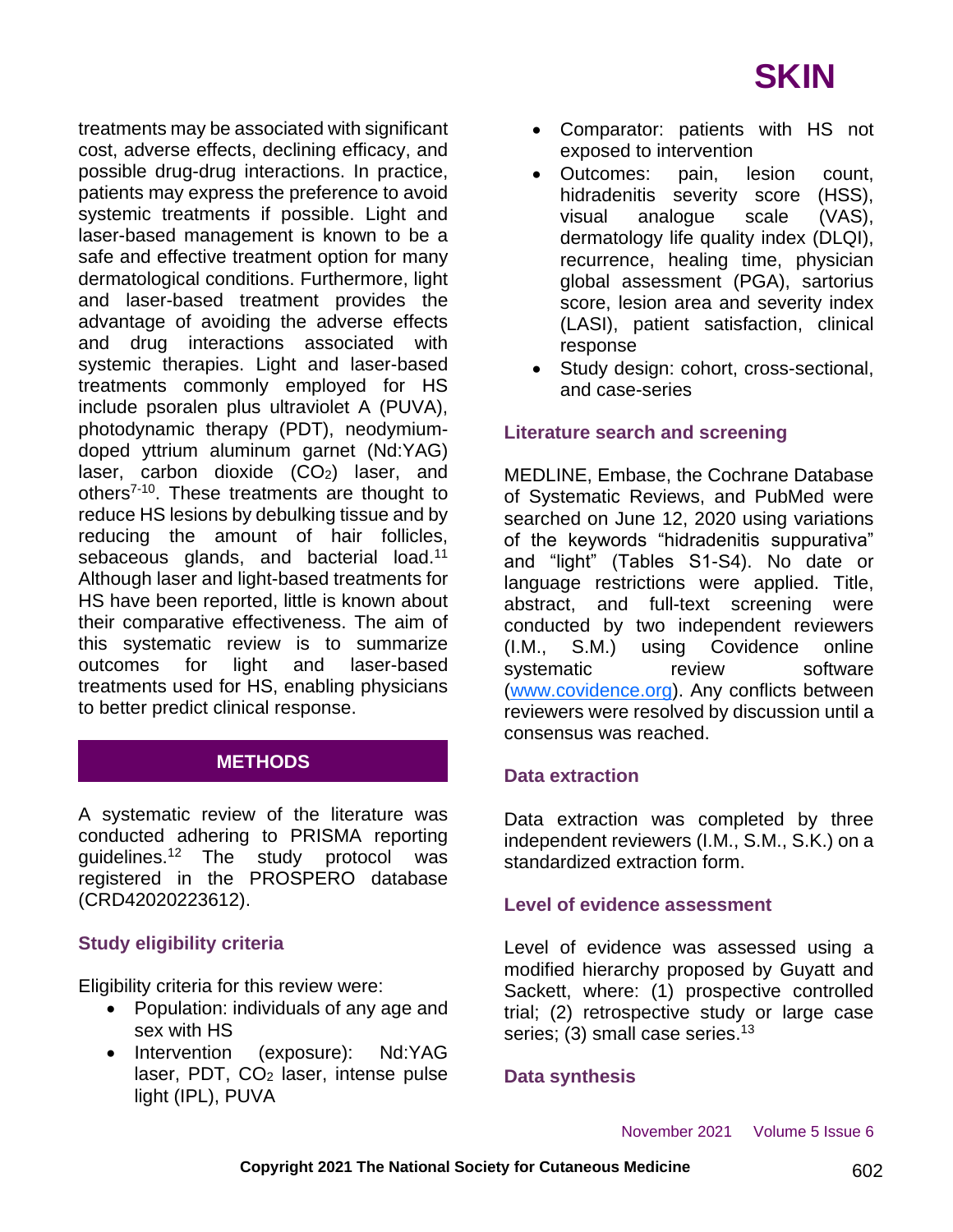After data collection, we determined that quantitative evidence synthesis was not feasible due to differences between the studies included in our review. Specifically, differences in study design, HS severity, heterogeneity in treatment modalities, patient populations, and outcome measurement. Instead, our results are presented in narrative form for each outcome

### **RESULTS**

#### **Study selection**

Our literature search yielded 460 articles, 405 of which were excluded based on title and abstract review (**Figure 1**). Of the 55 studies retrieved for full text screening, 15 were excluded. A total of 40 studies were ultimately included in the review, 6 of which were conference abstracts.

The included studies were published between 1987 and 2020 and included 5 randomized within-patient controlled trials, 1 randomized controlled trial, and 34 case series (**Table 1**). The majority of studies were conducted in Spain (n=7), North America  $(n=6)$ , United Kingdom  $(n=5)$ , and Italy  $(n=4)$ (**Table 1**).

#### **Patient characteristics (age/sex)**

In total, our pooled analysis includes 821 patients, 87% (n=623/716) females, with mean age of 33 years, ranging from 15 to 73 years of age.

#### **Targeted phototherapy**

A total of 22 studies<sup> $14-35$ </sup> included in our review reported on targeted phototherapy using lasers and energy-based devices in patients with HS, representing a sample size of 724 patients with a mean age of 37.2 years

(range: 14-73), and 76.3% (n=497/651† ) were female. Overall, targeted phototherapy improved lesions in 77.6% (n=413/532) of HS patients. Adverse effects were reported in 22.9% (n=122/532) of treated patients (**Table 2**).

#### **CO<sup>2</sup>**

CO<sup>2</sup> laser was employed in 10 studies (n=396), with 78.5% (n=311/396) of patients showing improvement (**Table 2**). 15-17, 19-21, 24- <sup>26, 28</sup> Adverse events were reported in 26.2% of cases (n=103/393). All 10 studies found that  $CO<sub>2</sub>$  laser was an effective treatment modality. In a study of 24 patients, Lapins et al. showed that  $CO<sub>2</sub>$  laser treatment with healing by secondary intention was safe, beneficial, and rapidly effective with a mean resolution period of 4 weeks. The majority of patients (91.7%, n=22/24) experienced no recurrence in treated areas. Overall, all patients reported satisfaction with this treatment modality.<sup>24</sup> The treatments were well tolerated in all patients, and average healing time post procedure was 8.8 weeks. $21$ Among patients with recurrent HS, Mikkelsen et al. found that  $CO<sub>2</sub>$  laser surgery with healing by secondary intention was effective with high patient satisfaction rates (94.8%, n=55/58). Improvement was reported as great in 75.8% (n=44/58) of patients and mild in 19.0% (n=11/58). Overall, 91.4% (n=53/58) of patients stated they would recommend the procedure.<sup>28</sup>

#### **Nd:YAG**

Four studies consisting of 92 patients reported on the use of Nd: YAG in HS<sup>27, 29, 32,</sup> <sup>33</sup>. Among studies with reported outcomes, 85% (n=30/35) of treated patients showed improvement (**Table 2**) and adverse events were reported in 15% of cases (n=8/53). Overall, 3 of the 4 studies found that Nd:YAG laser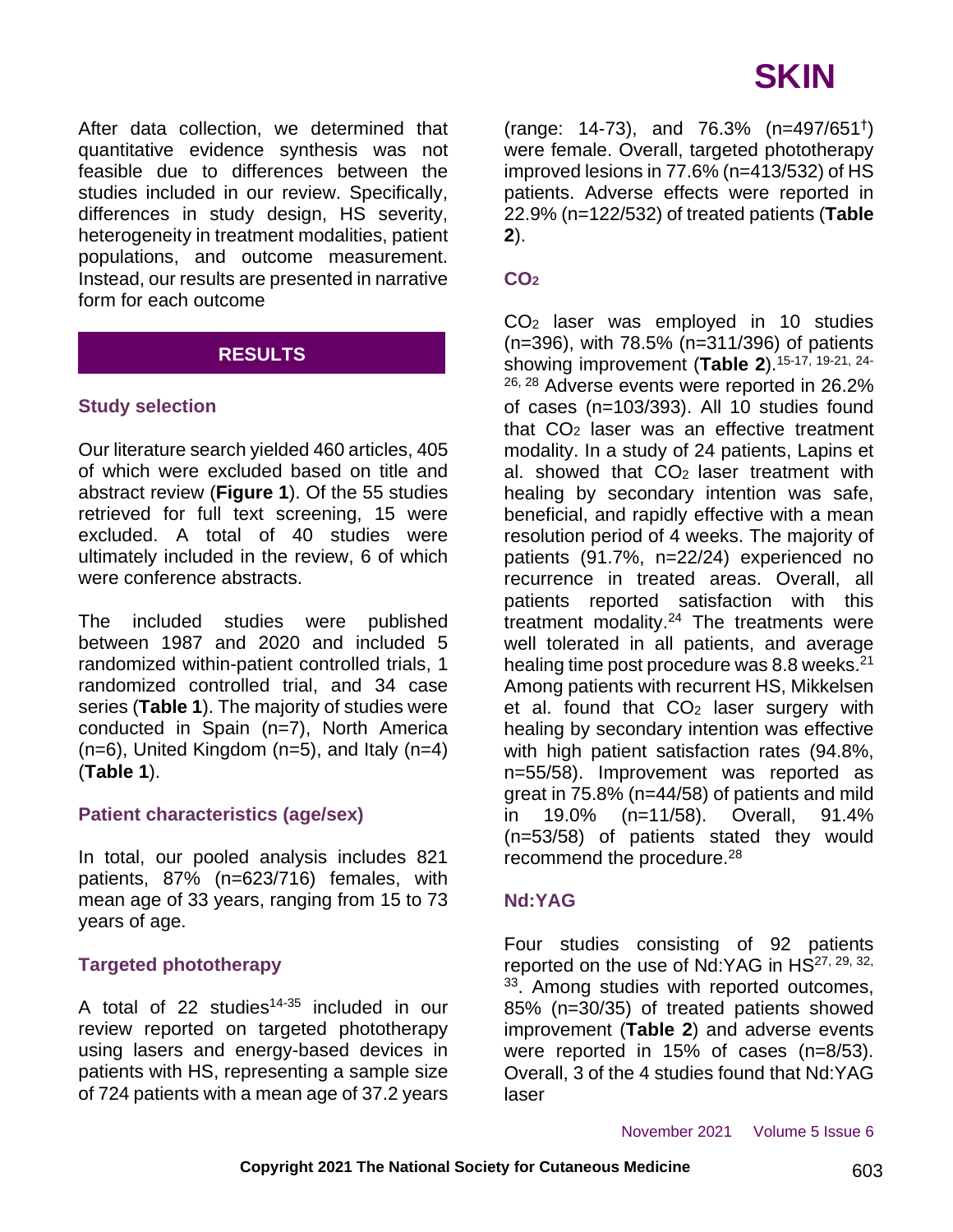



**Figure 1:** PRISMA diagram of study selection process

treatment improved HS.27, 32, 33 In a study of 15 HS patients, Vossen et al. found that Nd:YAG for hair removal prevented disease progression. Patients reported a decrease in the number of monthly flares and average HS disease severity, as measured by a numerical response scale (NRS), was significantly lower post treatment (NRS  $6.4 \pm$ 2.8 vs NRS 3.6 ± 3.5). Overall, 67% (n=10/15) of patients recommended the treatment  $32$ 

#### **Nd:YAG/CO<sup>2</sup> combined**

Two studies combined Nd:  $YAG$  and  $CO<sub>2</sub>$ laser treatment (n=58), with both reporting a benefit in HS (**Table 3**). 14, 23 In a study comparing Nd:YAG laser with combined CO<sup>2</sup> and Nd:YAG lasers in 20 patients, combination treatment resulted in better outcomes compared to Nd:YAG alone (mean improvement in  $CO<sub>2</sub>$  and Nd:YAG: 90%  $\pm$ 20.52 vs mean improvement in Nd:YAG:



#### **Other lasers**

Two studies (n=31) reported on the use of 'other' lasers, including PEHT (Pediatric Endoscopic Hidradenitis Treatment) and diode laser in HS patients.18, 34 Collectively, treatment showed improvement in 93.5% (n=29/31) of patients studied. In a study by Esposito et al., PEHT was found to be an effective treatment for HS and patients reported satisfaction with results. Recurrence in untreated locations was reported in only 18% (n=2/11) of patients, which were successfully resolved using the same treatment.<sup>34</sup> In a study by Fabbrocini et al., diode laser reduced Sartorius score, improved HiSCR, and reduced DLQI. Overall, 90% of patients experienced improvement, with 5% (n=1/20) having complete response, 35% (n=7/20) good response, 50% (n=10/20) partial response,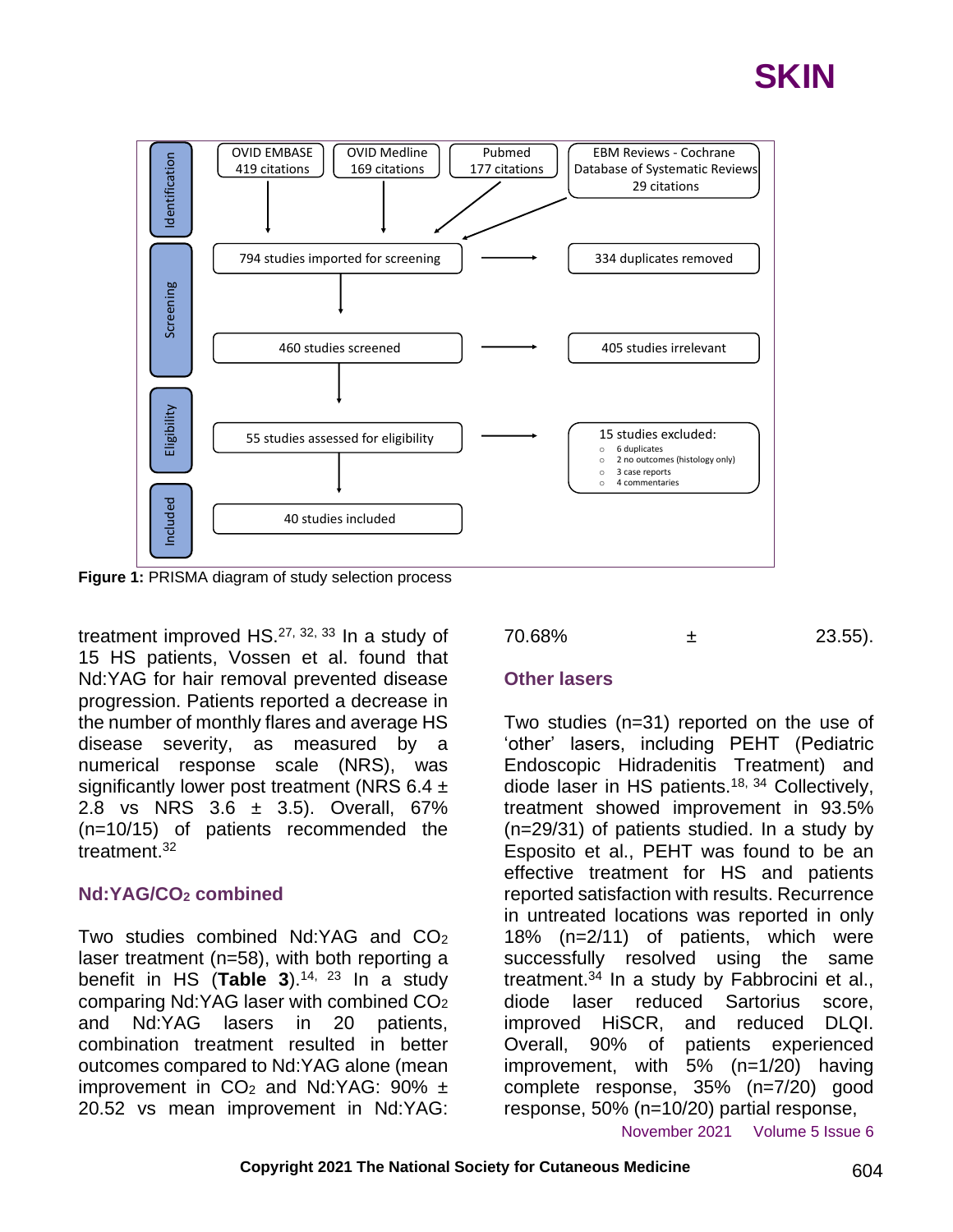and 10% (n=2/20) no response. The Sartorius score improved from  $28.6 \pm 13.0$  at baseline to 19.8  $\pm$  12.3 post-treatment.<sup>18</sup>

**IPL**

Four studies (n=83) in our review assessed the use of IPL for the treatment of HS. Overall, IPL led to improvement in 65% (n=54/83) of patients and adverse events were reported in 25% (n=16/64) (**Table 2**). 22, 30, 31, 35 Highton et al., reported that IPL treatment resulted in long-term clinical improvement of lesions in 17 HS patients in an intra-individual controlled trial. Clinical improvement was also corroborated by independent analysis of clinical photographs and patient reported satisfaction.<sup>22</sup> Another study of 25 HS patients found that IPL was useful as an adjuvant treatment for HS patients with mild to moderate disease, and 52% (n=13/25) of patients reported reduced disease activity.<sup>31</sup>

#### **Photodynamic therapy (PDT)**

17 studies<sup>8, 36-51</sup> reported on the use of PDT in patients with HS (n=167). The mean age was 33.3 years (range: 17-62) and 68.9% (n=115/167) were female. Overall, PDT was effective in 70.7% (n=118/167) of patients. Adverse events were screened for in 38.3% (n=64/167) of the PDT cohort, and were reported in 35.9% (n=23/64).

A number of photosensitizers were used in PDT. Ten studies (n=121)<sup>8, 37, 43-46, 48-51</sup> reported on PDT for HS with the photosensitizer aminolevulinic acid (ALA). In this cohort, 78.5% (n=95/121) of treated patients responded. Suarez-Valladares et al. found that in a series of HS patients treated with intralesional ALA-PDT, 76.3% (n=29/38) achieved complete remission.<sup>8</sup> In a smaller study of five Hurley stage II or III HS patients with recalcitrant disease, no significant improvement was seen, despite mild improvements in Sartorius score, VAS, and DLQI in all patients (mean change from baseline to post-treatment: Sartorius  $= -1.6$ ,  $VAS = -0.3$ ,  $DLQI = -6.4%$ ). Swelling and blistering was present in 40% (n=2/5) of patients after the first treatment for 8-10 days. $52$ 

Other photosensitizers utilized for PDT in HS include methylene blue, methyl amino levulinate, and tetracycline. Overall, four studies consisting of 28 patients were included in this cohort.  $36, 38, 41, 42$  Of those that reported individual patient outcomes, 94.4% (n=17/18) of patients reported improvement. Adverse effects were screened in 72.2% (n=13/18) of patients and of these, adverse effects were reported in 92.3% (n=12/13). Agut-Busquet et al. followed 7 HS Hurley stage II and III patients treated with PDT and methylene blue. PDT and methylene blue treatment improved DLQI and reduced lesion size in 85.7% (n=6/7) of patients after 1 month.<sup>36</sup> Relapse was reported in 28.6% (n=2/7) at 7 and 12 weeks post-treatment.

#### **Psoralen plus ultraviolet A (PUVA)**

PUVA to treat HS was examined in a single retrospective chart review.<sup>7</sup> A total of 13 patients were treated with a regimen involving a 15 min bath containing 30 mL of 1-2% 8-methoxypsoralen lotion followed by broadband ultraviolet A. Treatments were performed twice weekly, with a median of 25 (range: 3–57) treatments. Overall, five patients were reported to have 'clear or near clear' HS, four patients reached 'moderate clearance', and four showed 'no to minimal' improvement. Overall, bath PUVA was effective in 69% (n=9/13) of patients in this series and was well tolerated. Adverse events were recorded for two patients and included erythema and claustrophobia.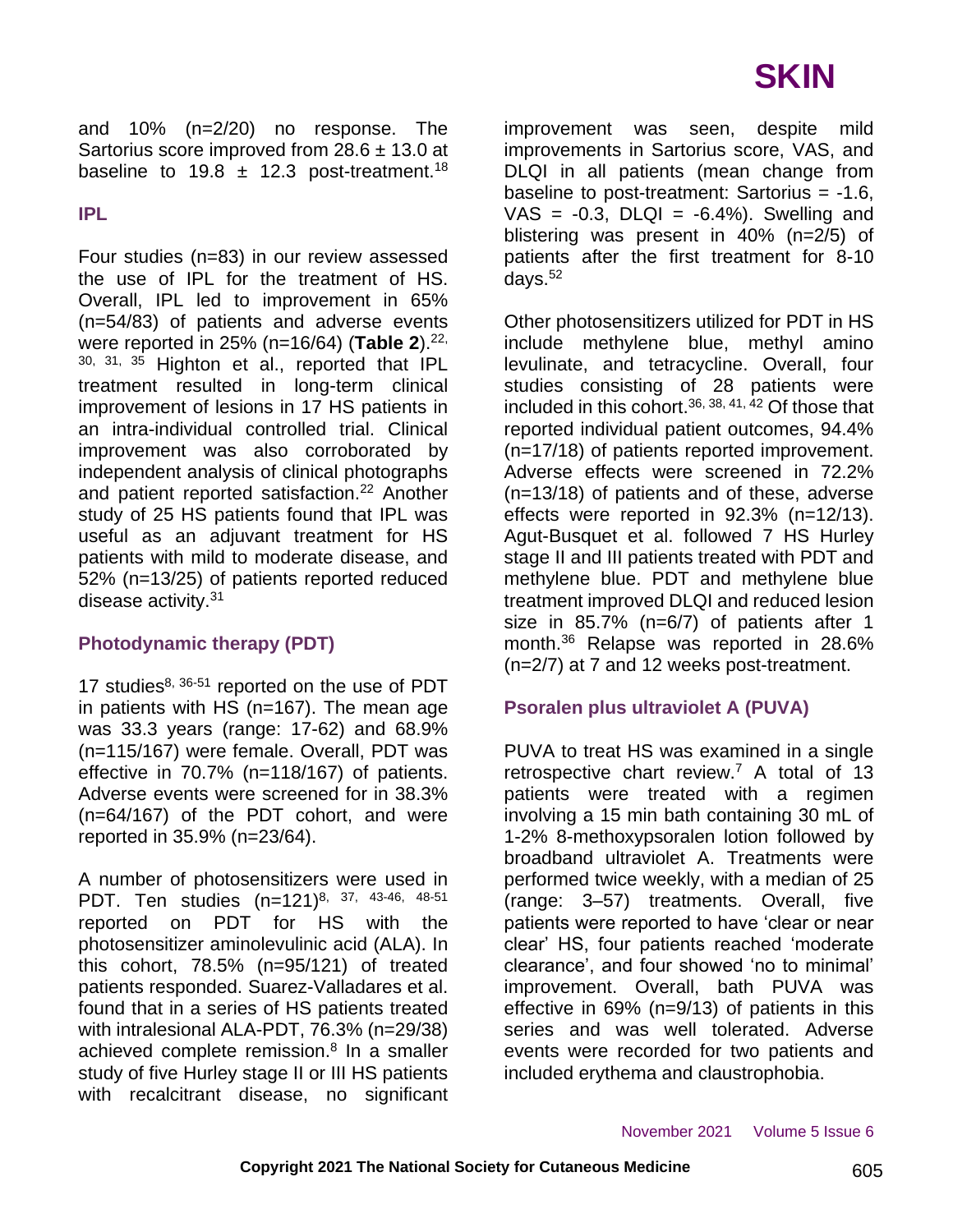#### **DISCUSSION**

The studies included in our review reported on patients with both moderate and advanced disease. Many of the studies included in our review utilize laser-based treatments for surgery of affected sites in patients with advanced disease resistant to other therapies. Our results suggest that laser-based surgery is associated with a moderate response rate based on a large sample of pooled patients. Furthermore, many of the studies employing laser devices for surgery of HS lesions included patients with long standing and recalcitrant disease, suggesting that these treatment modalities can be employed an adjuncts with success even in patients with advanced disease.

Likewise, treatment modalities that utilize laser-based field therapy of affected areas using Nd:YAG, IPL, or diode laser were associated with a mild response rate based on a large sample of pooled patients. Laser field treatments for HS were employed in patients with both early and advanced disease, suggesting that this treatment modality is appropriate both to treat advanced disease and as a prophylactic therapy to target follicular inflammation and prevent disease progression.

A number of adverse events were reported in the studies included in our review. Overall, PDT was associated with the highest rates of reported adverse events (36%). Laser field treatments had less reported adverse events compared to lasers employed for surgical treatment of HS lesions (18% vs 25%). A number of factors may contribute to this observed difference, including differences in study quality and reporting of adverse events, given that only 105 out of 424 patients treated with laser surgery for HS had adverse events recorded. Some of the adverse events

reported for laser surgery included pain, infection, hypertrophic scaring, contracture and wound dehiscence. Side effects associated with PDT included pain, erythema, blistering, burning. Bath PUVA was generally well tolerated, although two patients reported erythema and claustrophobia. Collectively, these findings suggest that while light therapy is a moderately effective treatment modality, adverse events are not uncommon, and patients should be counselled on the risks and benefits of light therapy.

While the mechanism underlying the effectiveness of light-based treatments for HS are not well understood, several possibilities have been suggested. CO2 laser vaporization and excision removes epithelial sinus tracts which may contain debris and bacteria that can lead to relapse.<sup>53</sup> Nonablative lasers cause thermal damage to the dermis, which may initiate a wound-healing response with upregulation of procollagen mRNA, matrix metalloproteinases, and cytokines that contribute to wound healing.<sup>54</sup>

Our study has several limitations. Many studies did not report on the side effects of light-based therapies, which restricts our analysis on treatment tolerability. Secondly, some studies reported aggregate data and outcomes for individual patients could not be extracted. Moreover, different outcome measures were used in the studies included in our review, further challenging comparisons between studies. Finally, the majority of the included studies were case series, which limits the generalizability of our analysis.

#### **CONCLUSION**

Despite these limitations, our review provides important information that must be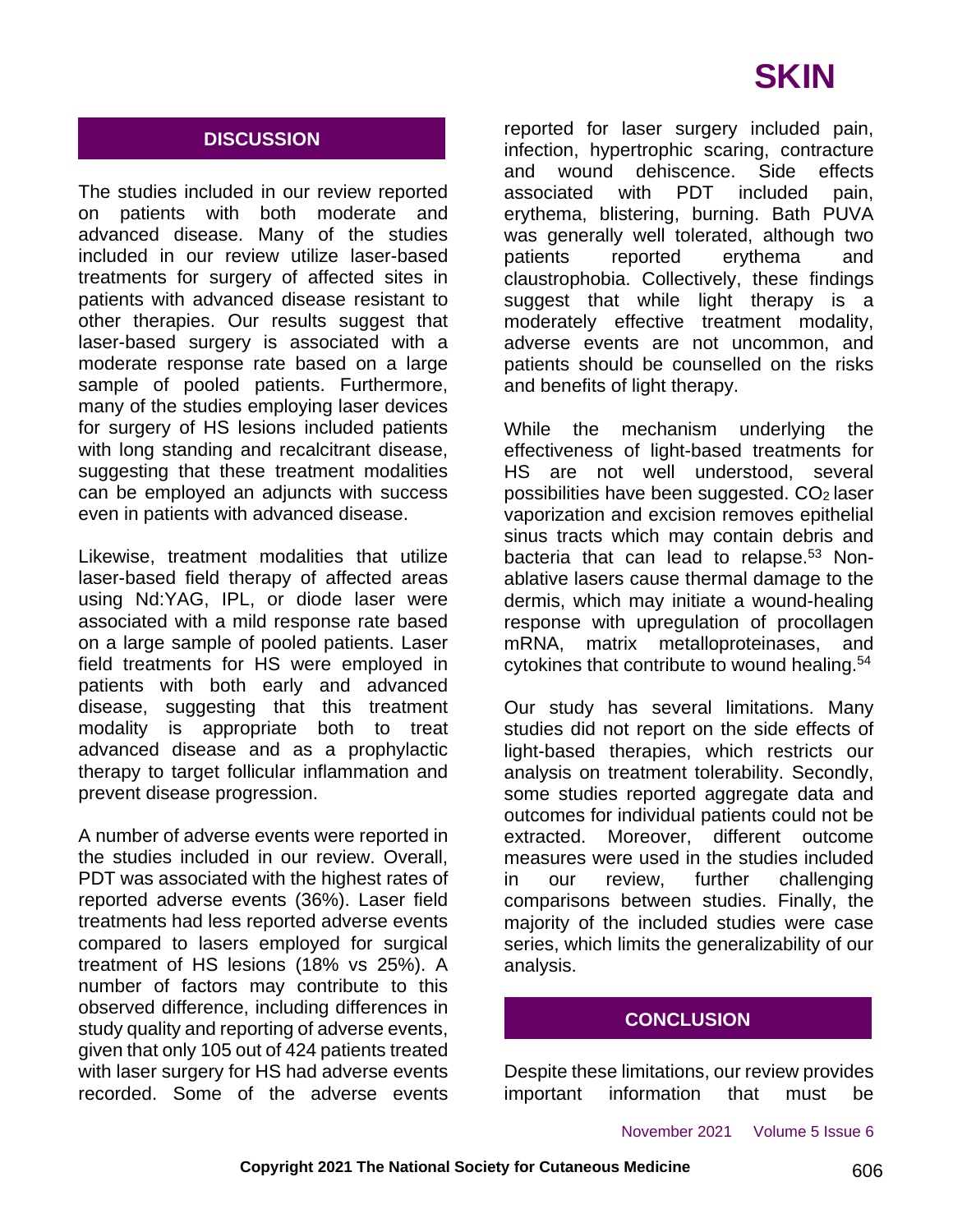

interpreted in a clinical context. First, lightbased treatments show moderate benefit in both early and advanced disease. Second, laser devices and PDT have moderate clearance rates for patients with HS, however access to the technology and impractical treatment delivery (especially with extensive disease) may be a barrier. Third, adverse events are not uncommon with light therapy and patients should be counselled on these risks. Though randomized control trials would be the ideal way to validate our findings, studies with treatment comparators are needed to further delineate the therapeutic ladder for HS.

**Conflict of Interest Disclosures:** None

**Funding:** None

#### **Corresponding Author:**

Ilya M. Mukovozov, MD, PhD Skin Care Centre 835 W 10th Ave, Vancouver, BC V5Z 4E8 Phone: (604) 875-5151 Email: ilya.mukovozov@alumni.ubc.ca

#### **References:**

- 1. Esmann S, Jemec GB. Psychosocial impact of hidradenitis suppurativa: a qualitative study. *Acta Derm Venereol*. May 2011;91(3):328-32. doi:10.2340/00015555-1082
- 2. Matusiak L, Szczech J, Bieniek A, Nowicka-Suszko D, Szepietowski JC. Increased interleukin (IL)-17 serum levels in patients with hidradenitis suppurativa: Implications for treatment with anti-IL-17 agents. *Journal of the American Academy of Dermatology*. Apr 2017;76(4):670-675. doi:10.1016/j.jaad.2016.10.042
- 3. Wright S, Strunk A, Garg A. New Onset Depression among Children, Adolescents, and Adults with Hidradenitis Suppurativa. *J Am Acad Dermatol*. May
	- 2020;doi:10.1016/j.jaad.2020.05.090
- 4. Alavi A, Anooshirvani N, Kim WB, Coutts P, Sibbald RG. Quality-of-life impairment in patients with hidradenitis suppurativa: a Canadian study. *Am J Clin Dermatol*. Feb 2015;16(1):61-5. doi:10.1007/s40257-014-0105-5
- 5. von der Werth JM, Jemec GB. Morbidity in patients with hidradenitis suppurativa. *Br J Dermatol*. Apr 2001;144(4):809-13. doi:10.1046/j.1365-2133.2001.04137.x
- 6. Saunte DM, Boer J, Stratigos A, et al. Diagnostic delay in hidradenitis suppurativa is a global problem. *Br J Dermatol*. Dec 2015;173(6):1546-9. doi:10.1111/bjd.14038
- 7. Shareef M, Dawe R. Bath psoralen plus ultraviolet A for hidradenitis suppurativa: a review of 13 patients. *Br J Dermatol*. Apr 2011;164(4):895-6. doi:10.1111/j.1365- 2133.2010.10193.x
- 8. Suárez Valladares MJ, Eiris Salvado N, Rodríguez Prieto MA. Treatment of hidradenitis suppurativa with intralesional photodynamic therapy with 5-aminolevulinic acid and 630nm laser beam. *J Dermatol Sci*. Mar 2017;85(3):241- 246. doi:10.1016/j.jdermsci.2016.12.014
- 9. Grimstad O, Tzellos T, Dufour DN, et al. Evaluation of medical and surgical treatments for hidradenitis suppurativa using real-life data from the Scandinavian registry (HISREG). *Journal of the European Academy of Dermatology and Venereology*. Jun 2019;33(6):1164-1171. doi:10.1111/jdv.15353
- 10. Mahmoud BH, Tierney E, Hexsel CL, Pui J, Ozog DM, Hamzavi IH. Prospective controlled clinical and histopathologic study of hidradenitis suppurativa treated with the long-pulsed neodymium:yttrium-aluminium-garnet laser. *Journal of the American Academy of Dermatology*. Apr 2010;62(4):637-645. doi:10.1016/j.jaad.2009.07.048
- 11. Hamzavi IH, Griffith JL, Riyaz F, Hessam S, Bechara FG. Laser and light-based treatment options for hidradenitis suppurativa. *J Am Acad Dermatol*. Nov 2015;73(5 Suppl 1):S78-81. doi:10.1016/j.jaad.2015.07.050
- 12. Moher D, Liberati A, Tetzlaff J, Altman DG, Group P. Preferred reporting items for systematic reviews and meta-analyses: the PRISMA statement. *BMJ*. Jul 2009;339:b2535. doi:10.1136/bmj.b2535
- 13. Guyatt GH, Sackett DL, Sinclair JC, Hayward R, Cook DJ, Cook RJ. Users' guides to the medical literature. IX. A method for grading health care recommendations. Evidence-Based Medicine Working Group. *JAMA*. Dec 1995;274(22):1800- 4. doi:10.1001/jama.274.22.1800
- 14. Abdel Azim AA, Salem RT, Abdelghani R. Combined fractional carbon dioxide laser and long-pulsed neodymium : yttrium-aluminiumgarnet (1064 nm) laser in treatment of hidradenitis suppurativa; a prospective randomized intra-individual controlled study.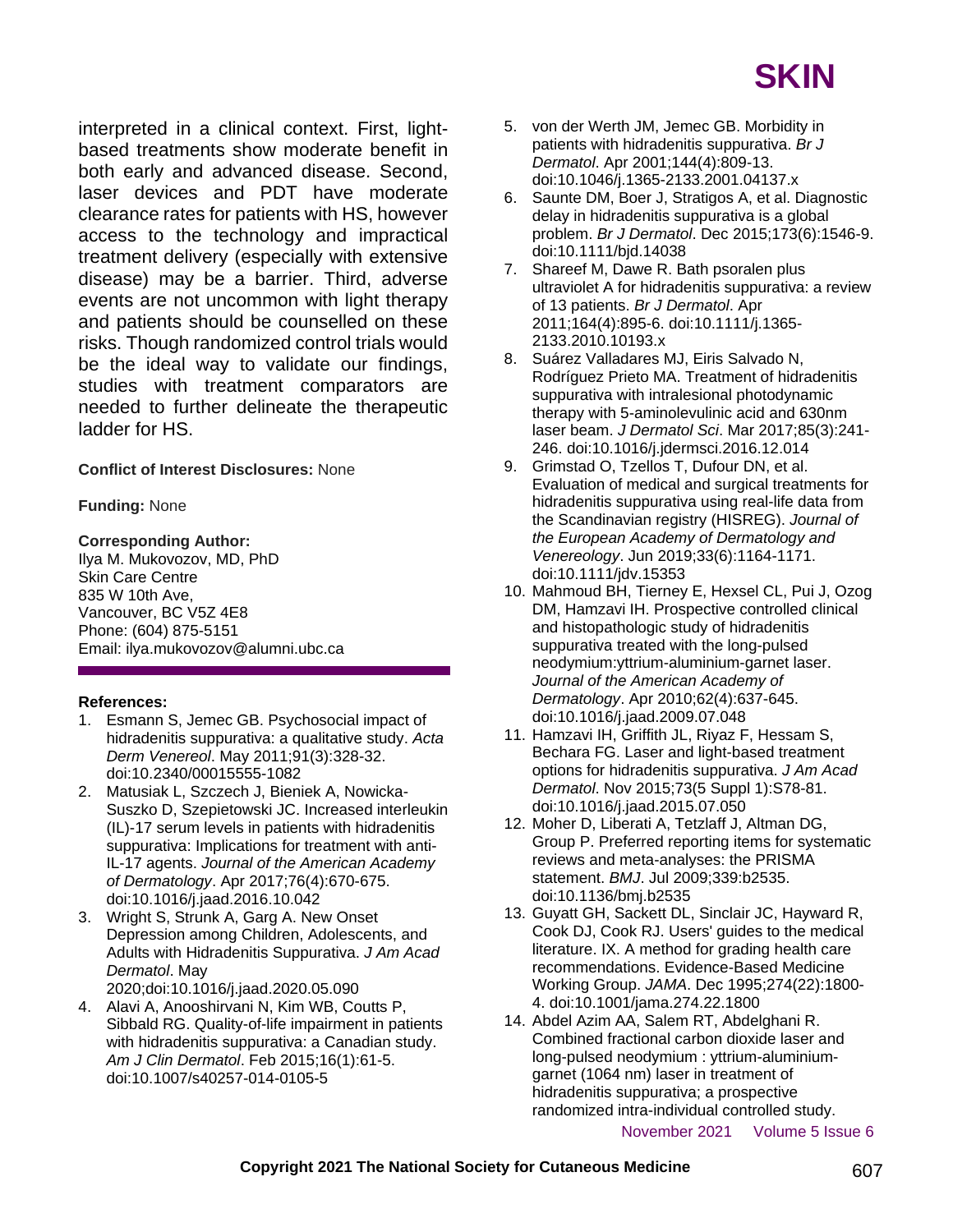

*International journal of dermatology*. 2018;57(9):1135-1144. doi[:https://dx.doi.org/10.1111/ijd.14075](https://dx.doi.org/10.1111/ijd.14075)

- 15. Braunberger TL, Vakharia P, Nicholson CL, Parks-Miller A, Hamzavi IH. CARBON DIOXIDE LASER EXCISION IN HIDRADENITIS SUPPURATIVA: DEMOGRAPHICS, COMORBIDITIES, HEALING TIME AND COMPLICATIONS. *Lasers in Surgery and Medicine*. Apr 2018;50(4):360-360.
- 16. Crocco EI, Dalapicola MC, Suzuki NM, Alves RO. Surgical Treatment of Chronic Hidradenitis Suppurativa: CO2 Laser Stripping-Second Intention Technique. *Dermatologic Surgery*. Mar 2016;42(3):429-431. doi:10.1097/dss.0000000000000637
- 17. Dalrymple JC, Monaghan JM. TREATMENT OF HIDRADENITIS SUPPURATIVA WITH THE CARBON-DIOXIDE LASER. *British Journal of Surgery*. May 1987;74(5):420-420. doi:10.1002/bjs.1800740535
- 18. Fabbrocini G, França K, Lotti T, et al. Intralesional Diode Laser 1064 nm for the Treatment of Hidradenitis Suppurativa: A Report of Twenty Patients. *Open Access Maced J Med Sci*. Jan 2018;6(1):31-34. doi:10.3889/oamjms.2018.045
- 19. Finley EM, Ratz JL. Treatment of hidradenitis suppurativa with carbon dioxide laser excision and second-intention healing. *Journal of the American Academy of Dermatology*. Mar 1996;34(3):465-469. doi:10.1016/s0190- 9622(96)90441-7
- 20. Grimstad Ø, Tzellos T, Dufour DN, et al. Evaluation of medical and surgical treatments for hidradenitis suppurativa using real-life data from the Scandinavian registry (HISREG). *J Eur Acad Dermatol Venereol*. Jun 2019;33(6):1164-1171. doi:10.1111/jdv.15353
- 21. Hazen PG, Hazen BP. Hidradenitis Suppurativa: Successful Treatment Using Carbon Dioxide Laser Excision and Marsupialization. *Dermatologic Surgery*. Feb 2010;36(2):208-213. doi:10.1111/j.1524-4725.2009.01427.x
- 22. Highton L, Chan WY, Khwaja N, Laitung JKG. Treatment of Hidradenitis Suppurativa with Intense Pulsed Light: A Prospective Study. *Plastic and Reconstructive Surgery*. Aug 2011;128(2):459-465. doi:10.1097/PRS.0b013e31821e6fb5
- 23. Jain V, Jain A. Use of lasers for the management of refractory cases of hidradenitis suppurativa and pilonidal sinus. *J Cutan Aesthet Surg*. Jul 2012;5(3):190-2. doi:10.4103/0974-2077.101377
- 24. Lapins J, Marcusson JA, Emtestam L. SURGICAL-TREATMENT OF CHRONIC

HIDRADENITIS SUPPURATIVA - CO2-LASER STRIPPING-SECONDARY INTENTION TECHNIQUE. *British Journal of Dermatology*. Oct 1994;131(4):551-556.

- 25. Lapins J, Sartorius K, Emtestam L. Scannerassisted carbon dioxide laser surgery: a retrospective follow-up study of patients with hidradenitis suppurativa. *J Am Acad Dermatol*. Aug 2002;47(2):280-5. doi:10.1067/mjd.2002.124601
- 26. Madan V, Hindle E, Hussain W, August PJ. Outcomes of treatment of nine cases of recalcitrant severe hidradenitis suppurativa with carbon dioxide laser. *British Journal of Dermatology*. Dec 2008;159(6):1309-1314. doi:10.1111/j.1365-2133.2008.08932.x
- 27. Mahmoud BH, Tierney E, Hexsel CL, Pui J, Ozog DM, Hamzavi IH. Prospective controlled clinical and histopathologic study of hidradenitis suppurativa treated with the long-pulsed neodymium:yttrium-aluminium-garnet laser. *J Am Acad Dermatol*. Apr 2010;62(4):637-45. doi:10.1016/j.jaad.2009.07.048
- 28. Mikkelsen PR, Dufour DN, Zarchi K, Jemec GBE. Recurrence Rate and Patient Satisfaction of CO2 Laser Evaporation of Lesions in Patients With Hidradenitis Suppurativa: A Retrospective Study. *Dermatologic Surgery*. Feb 2015;41(2):255-260. doi:10.1097/dss.0000000000000264
- 29. Naouri M, Maruani A, Lagrange S, et al. Treatment of hidradenitis suppurativa using a long-pulsed hair removal neodymium:yttriumaluminium-garnet laser: A multicenter, prospective, randomized, intraindividual, comparative trial. *J Am Acad Dermatol*. Jan 2021;84(1):203-205. doi:10.1016/j.jaad.2020.04.117
- 30. Piccolo D, Di Marcantonio D, Crisman G, et al. Unconventional use of intense pulsed light. *Biomed Res Int*. 2014;2014:618206. doi:10.1155/2014/618206
- 31. Riis PT, Saunte DM, Sigsgaard V, Wilken C, Jemec GBE. Intense pulsed light treatment for patients with hidradenitis suppurativa: beware treatment with resorcinol. *Journal of Dermatological Treatment*. 2018;29(4):385-387. doi:10.1080/09546634.2017.1387226
- 32. Vossen A, van der Zee HH, Terian M, van Doorn MBA, Prens EP. Laser hair removal alters the disease course in mild hidradenitis suppurativa. *Journal Der Deutschen Dermatologischen Gesellschaft*. Jul 2018;16(7):901-903. doi:10.1111/ddg.13563
- 33. Xu LSY, Wright DR, Mahmoud BH, Ozog DM, Mehregan DA, Hamzavi IH. Histopathologic Study of Hidradenitis Suppurativa Following
	- November 2021 Volume 5 Issue 6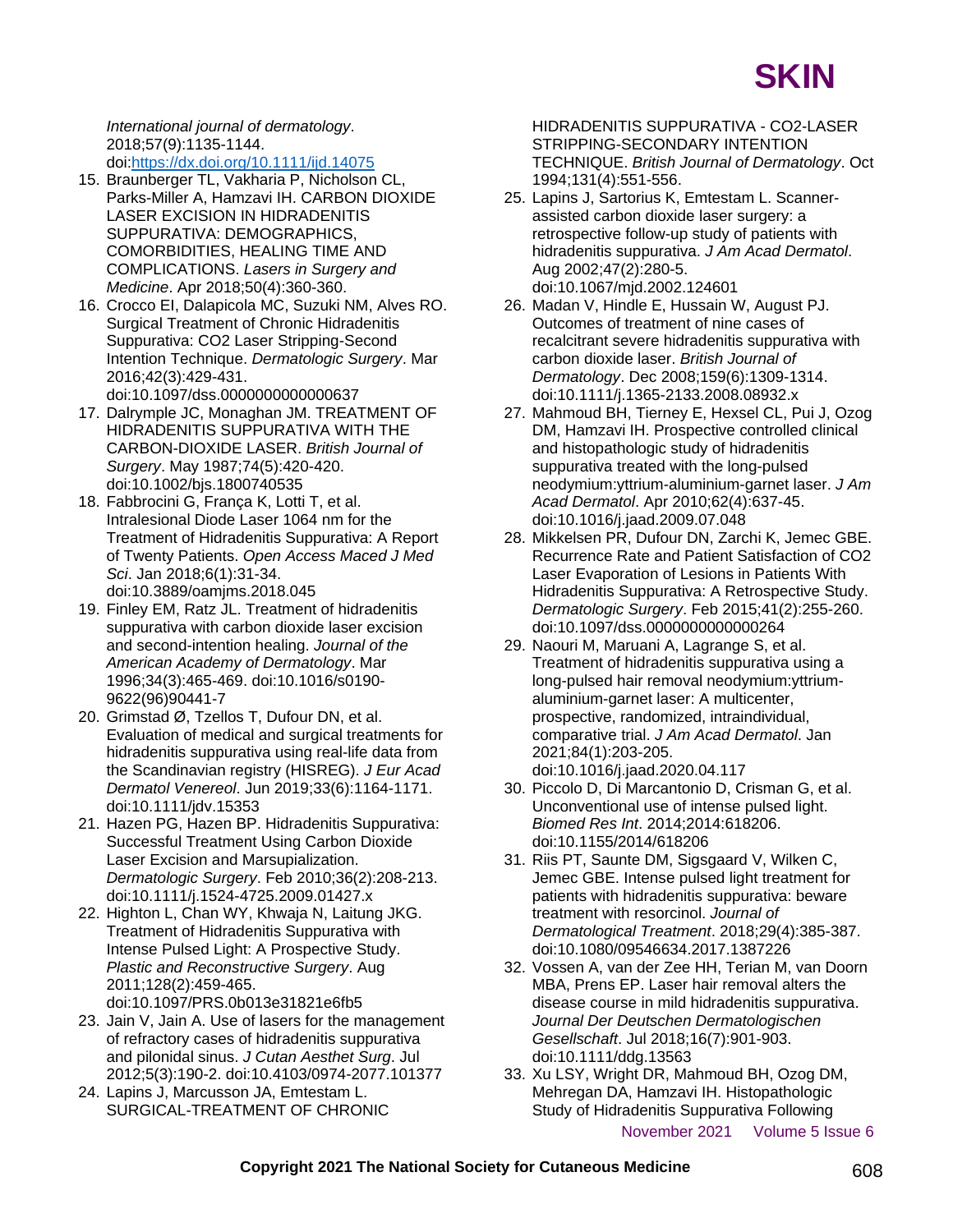

Long-Pulsed 1064-nm Nd:YAG Laser Treatment. *Archives of Dermatology*. Jan 2011;147(1):21-28. doi:10.1001/archdermatol.2010.245

- 34. Esposito C, Del Conte F, Cerulo M, et al. Pediatric Endoscopic Hidradenitis Treatment: A New Minimally Invasive Treatment for Pediatric Patients with Hidradenitis Suppurativa. *Journal of Laparoendoscopic & Advanced Surgical Techniques*. Apr 2020;30(4):464-470. doi:10.1089/lap.2019.0614
- 35. Wilden S, Friis M, Tuettenberg A, et al. Combined treatment of hidradenitis suppurativa with intense pulsed light (IPL) and radiofrequency (RF). *Journal of Dermatological Treatment*. 2019;((Wilden, Friis, Tuettenberg, Staubach-Renz, Wegner, Grabbe, von Stebut) Department of Dermatology, University Medical Center, Johannes Gutenberg, University, Mainz, Germany(von Stebut) Department of Dermatology, Faculty of Medicine, University of Cologne)doi[:http://dx.doi.org/10.1080/09546634.](http://dx.doi.org/10.1080/09546634.2019.1677842) [2019.1677842](http://dx.doi.org/10.1080/09546634.2019.1677842)
- 36. Agut-Busquet E, Romani J, Gilaberte Y, Garcia-Malinis A, Ribera-Pibernat M, Luelmo J. Photodynamic therapy with intralesional methylene blue and a 635 nm light-emitting diode lamp in hidradenitis suppurativa: a retrospective follow-up study in 7 patients and a review of the literature. *Photochemical & Photobiological Sciences*. 2016;15(8):1020-1028. doi:10.1039/c6pp00082g
- 37. Navarrete RA, Nisis AH, Cares JP. Effectiveness of 5-Aminolevulinic Acid Photodynamic Therapy in the Treatment of Hidradenitis Suppurativa: A Report of 5 Cases. *Actas Dermo-Sifiliograficas*. Jul-Aug 2014;105(6):614-617. doi:10.1016/j.ad.2013.10.016
- 38. Belotto RA, Tardivo JP, Baptista MS, Santos RE. CLINICAL RESPONSE OF HIDRADENITIS SUPPURATIVA TO PHOTODYNAMIC THERAPY USING TETRACYCLINE AND RL50 (R) LIGHT SOURCE. *Lasers in Surgery and Medicine*. Mar 2013;45:62-63.
- 39. Bu WB, Xu XL, Wang Y, et al. Surgery combined with photodynamic therapy for the treatment of Hidradenitis Suppurativa: A report of 7 cases. *Photodiagnosis and Photodynamic Therapy*. Jun 2017;18:46-49. doi:10.1016/j.pdpdt.2017.01.176
- 40. Calzavara-Pinton PG, Rossi MT, Aronson E, Sala R, Italian Grp Photodynamic T. A retrospective analysis of real-life practice of off-label photodynamic therapy using methyl aminolevulinate (MAL-PDT) in 20 Italian dermatology departments. Part 1: Inflammatory and aesthetic indications. *Photochemical &*

*Photobiological Sciences*. 2013;12(1):148-157. doi:10.1039/c2pp25124h

- 41. Fadel MA, Tawfik AA. New topical photodynamic therapy for treatment of hidradenitis suppurativa using methylene blue niosomal gel: a singleblind, randomized, comparative study. *Clinical and Experimental Dermatology*. Mar 2015;40(2):116-122. doi:10.1111/ced.12459
- 42. Abstracts of the 8th European Hidradenitis Suppurativa Foundation (EHSF) Conference, 6-8 February 2019, Wrocław, Poland. *Exp Dermatol*. Feb 2019;28 Suppl 2:5-55. doi:10.1111/exd.13893
- 43. Passeron T, Khemis A, Ortonne JP. Pulsed dye laser-mediated photodynamic therapy for acne inversa is not successful: A pilot study on four cases. *Journal of Dermatological Treatment*. 2009;20(5):297-298. Pii 910443295. doi:10.1080/09546630902882063
- 44. Rodriguez-Prieto MA, Valladares-Narganes LM, Gonzalez-Sixto B, Noguerol-Cal M. Efficacy of intralesional photodynamic therapy for the treatment of hidradenitis suppurativa. *Journal of the American Academy of Dermatology*. May 2013;68(5):873-875. doi:10.1016/j.jaad.2012.11.030
- 45. Sotiriou E, Apalla Z, Maliamani F, Ioannides D. Treatment of recalcitrant hidradenitis suppurativa with photodynamic therapy: report of five cases. *Clin Exp Dermatol*. Oct 2009;34(7):e235-6. doi:10.1111/j.1365-2230.2008.03094.x
- 46. Strauss RM, Pollock B, Stables GI, Goulden V, Cunliffe WJ. Photodynamic therapy using aminolaevulinic acid does not lead to clinical improvement in hidradenitis suppurativa. *British Journal of Dermatology*. Apr 2005;152(4):803- 804. doi:10.1111/j.1365-2133.2005.06475.x
- 47. Suarez-Valladares M, Espasandin-Arias M, Varas-Meis E, Fernandez-Canga P, Castineiras-Gonzalez J, Rodriguez-Prieto M. Effectiveness of intralesional photodynamic therapy in the management of Hidradenitis Suppurativa. *Experimental Dermatology*. May 2018;27:31-32.
- 48. Valladares-Narganes LM, Rodriguez-Prieto MA, Blanco-Suarez MD, Rodriguez-Lage C, Garcia-Doval I. Treatment of hidradenitis suppurativa with intralesional photodynamic therapy using a laser diode attached to an optical cable: a promising new approach. *British Journal of Dermatology*. Apr 2015;172(4):1136-1139. doi:10.1111/bjd.13385
- 49. Vilarrasa E, Bittencourt F, Martorell A, Puig L. Photodynamic therapy in the treatment of moderate-to-severe hidradenitis suppurativa: a report of 28 patients. *Experimental Dermatology*. Feb 2019;28:49-49.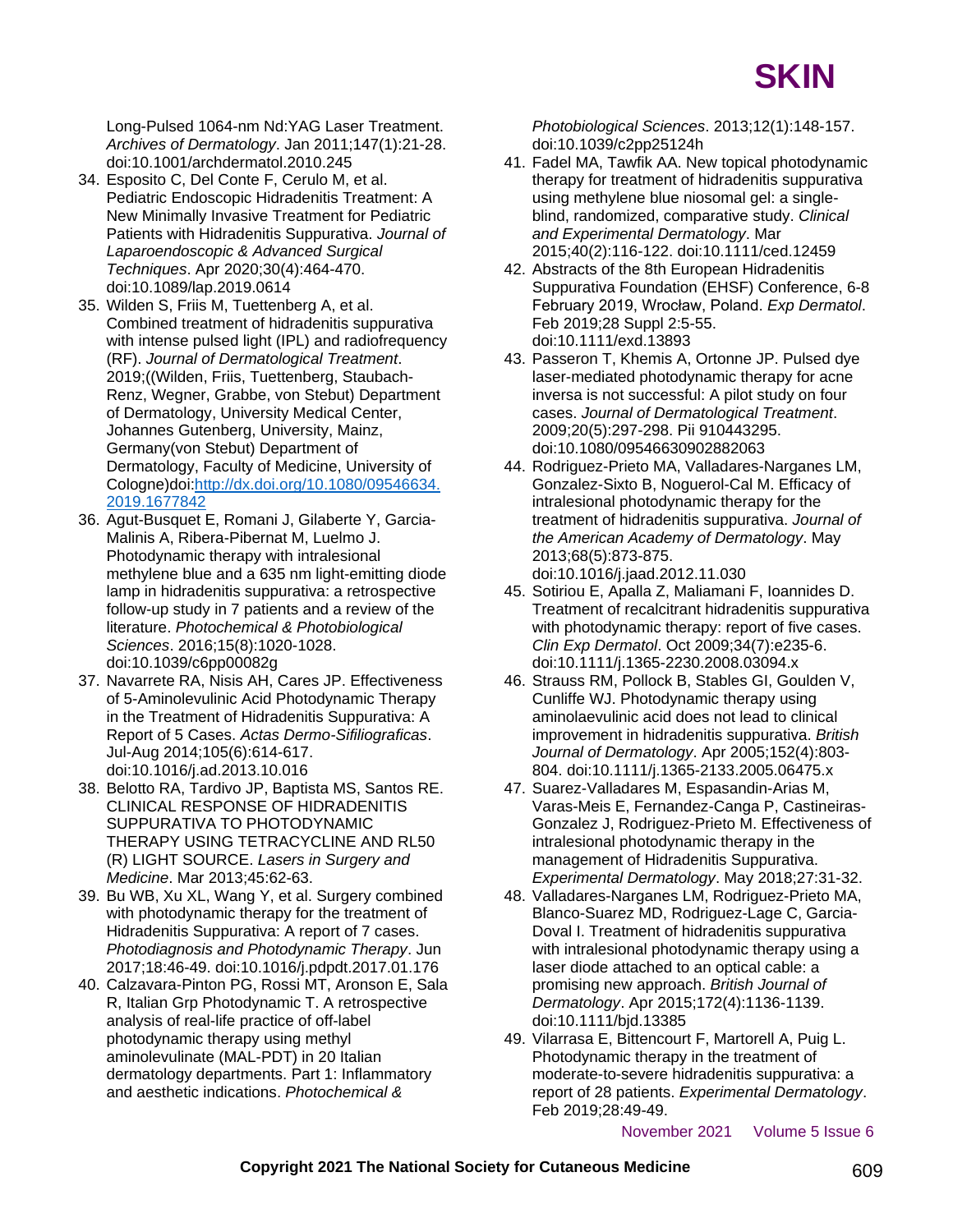- 50. Zhang LL, Wang PR, Shi L, et al. Topical 5 aminolevulinic acid photodynamic therapy improved refractory acne conglobata and perifolliculitis capitis abscedens et suffodiens rather than hidradenitis suppurativa. *Journal of Innovative Optical Health Sciences*. Jan 2016;9(1)1640002. doi:10.1142/s1793545816400022
- 51. Gold M, Bridges TM, Bradshaw VL, Boring M. ALA-PDT and blue light therapy for hidradenitis suppurativa. *J Drugs Dermatol*. 2004 Jan-Feb 2004;3(1 Suppl):S32-5.
- 52. Sotiriou E, Apalla Z, Maliamani F, Ioannides D. Treatment of recalcitrant hidradenitis suppurativa with photodynamic therapy: report of five cases. *Clinical and Experimental Dermatology*. Oct 2009;34(7):e235-e236. doi:10.1111/j.1365- 2230.2008.03094.x
- 53. Lapins J, Sartorius K, Emtestam L. Scannerassisted carbon dioxide laser surgery: A retrospective follow-up study of patients with hidradenitis suppurativa. *Journal of the American Academy of Dermatology*. Aug 2002;47(2):280- 285. doi:10.1067/mjd.2002.124601
- 54. Orringer JS, Voorhees JJ, Hamilton T, et al. Dermal matrix remodeling after nonablative laser therapy. *J Am Acad Dermatol*. Nov 2005;53(5):775-82. doi:10.1016/j.jaad.2005.07.052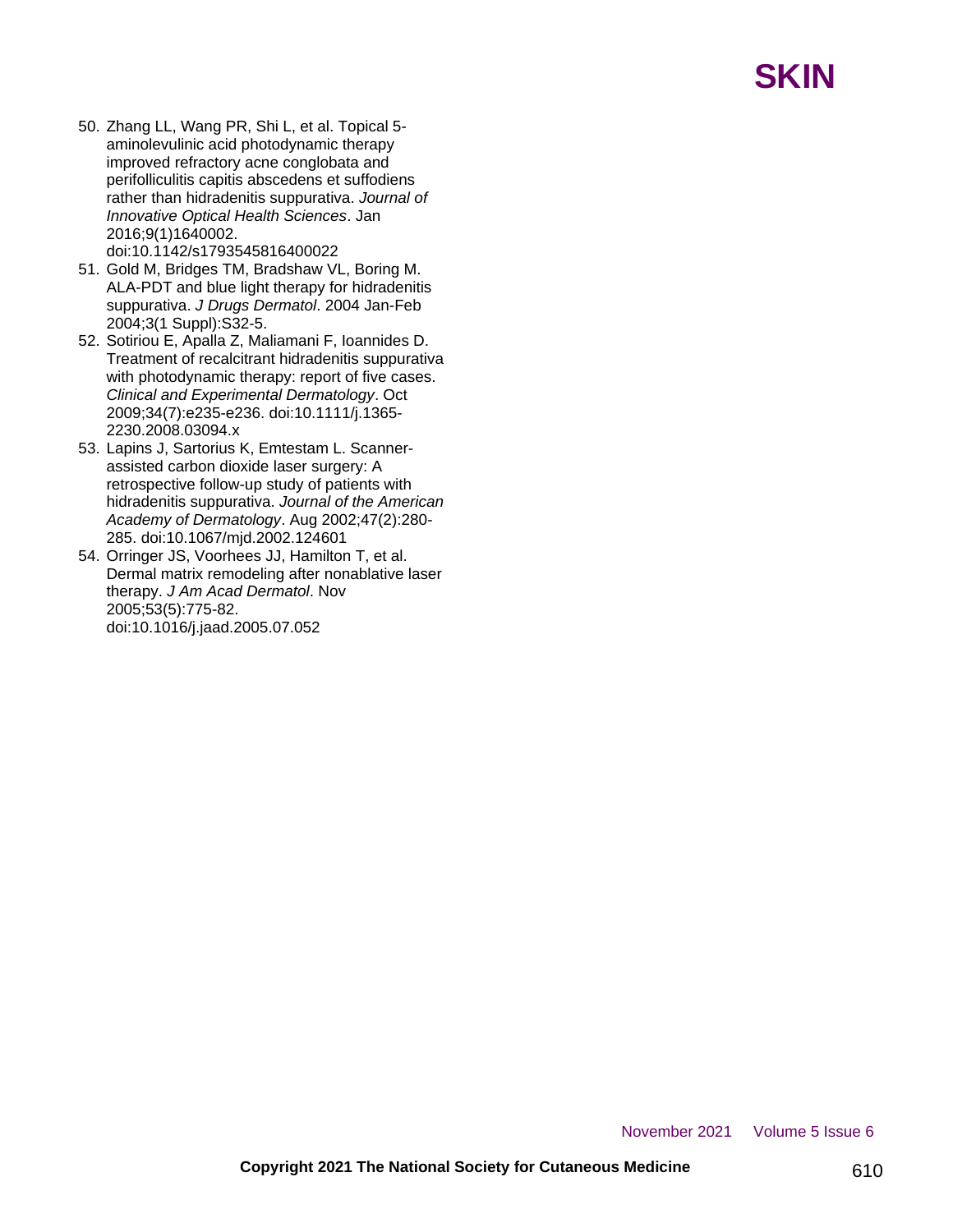#### **Table 1.** Characteristics of included studies (n=40)

| Author, year                        | Location      | $\mu$ . Ondiable is the molded stadies (n=+0)<br>Study design,<br><b>LOE</b> | Intervention               | $N^{\#}$        | Mean age<br>$(\pm SD/r$ ange | F: M       | Key findings                                                                                              |
|-------------------------------------|---------------|------------------------------------------------------------------------------|----------------------------|-----------------|------------------------------|------------|-----------------------------------------------------------------------------------------------------------|
| <b>Abdel</b><br>Azim,<br>2018       | Egypt         | $RCT^{\wedge}$ (1)                                                           | Nd:YAG<br>$CO2+Nd:Y$<br>AG | 20              | 29.7(5)                      | 11:9       | Higher satisfaction and lower<br>recurrence rates using<br>combined CO <sub>2</sub> and Nd:YAG            |
| Agut-<br>Busquet,<br>2016           | Spain         | Case series<br>(3)                                                           | <b>PDT</b>                 | $\overline{7}$  | 28.9                         | 3:4        | Good results using PDT with<br>intralesional MB                                                           |
| <b>Andino</b><br>Navarrete,<br>2014 | Chile         | Case series<br>(3)                                                           | <b>PDT</b>                 | 5               | 26(5)                        | 4:1        | 5-ALA and 635nm light<br>improved quality of life and<br>reduced disease severity                         |
| Belotto,<br>$2013^*$                | <b>Brazil</b> | Case series<br>(3)                                                           | <b>PDT</b>                 | 5               | <b>NS</b>                    | 5:0        | PDT improved inflammation<br>and drainage                                                                 |
| <b>Braunberg</b><br>er, 2018*       | <b>USA</b>    | Case series<br>(3)                                                           | CO <sub>2</sub>            | 38              | 37.5                         | <b>NS</b>  | CO2 laser excision is a safe<br>and effective treatment                                                   |
| Bu, 2017                            | China         | Case series<br>(3)                                                           | <b>PDT</b>                 | $\overline{7}$  | 24.4                         | 0:7        | Surgery combined with PDT<br>improved DLQI and VSS<br>scores                                              |
| Calzavara-<br>Pinton.<br>2013       | Italy         | Case series<br>(3)                                                           | <b>PDT</b>                 | 6               | 34 (10.9)                    | 5:1        | MAL-PDT was effective and<br>well tolerated                                                               |
| Crocco,<br>2015                     | <b>Brazil</b> | Case series<br>(3)                                                           | CO <sub>2</sub>            | 3               | 29.3                         | 2:1        | CO <sub>2</sub> laser effective in Hurley III<br><b>HS</b>                                                |
| Darlymple,<br>1987                  | UK            | Case series<br>(3)                                                           | CO <sub>2</sub>            | $6\phantom{1}6$ | <b>NS</b>                    | 5:1        | CO <sub>2</sub> laser was effective with<br>minimal scarring                                              |
| Esposito,<br>2020                   | Italy         | Case series<br>(3)                                                           | <b>PEHT</b>                | 11              | 15.7                         | 9:2        | PEHT was effective with low<br>recurrence rates                                                           |
| <b>Fabbrocini</b><br>, 2018         | Italy         | Case series<br>(3)                                                           | <b>Diode</b><br>laser      | 20              | 26.6<br>(7.84)               | 14:6       | 1064nm intralesional diode<br>laser reduced Sartorius score<br>and DLQI, increased HiSCR                  |
| Fadel,<br>2015                      | Egypt         | RCT^(1)                                                                      | <b>PDT</b>                 | 10              | 27.1<br>(5.09)               | 7:4        | Significant reduction in HS-<br><b>LASI with PDT</b>                                                      |
| Finley,<br>1996                     | <b>USA</b>    | Case series<br>(3)                                                           | CO <sub>2</sub>            | $\overline{7}$  | $(20-46)$                    | <b>NS</b>  | CO <sub>2</sub> laser is effective with low<br>recurrence rates                                           |
| Giacaman,<br>$2019^{\degree}$       | Spain         | Case series<br>(3)                                                           | <b>PDT</b>                 | 8               | <b>NS</b>                    | 43:34      | Adalimumab and PDT<br>decreased lesions and pain                                                          |
| Gold, 2004                          | <b>USA</b>    | Case series<br>(3)                                                           | <b>PDT</b>                 | $\overline{4}$  | 27.8 (19-<br>46)             | 4:0        | ALA-PDT is effective in HS<br>patients who did not respond<br>to medical therapy                          |
| Grimstad,<br>2019                   | Norway        | Case series<br>(2)                                                           | CO <sub>2</sub>            | 156             | 39.3<br>(9.91)               | 191:6<br>7 | Better response with surgical<br>versus medical treatments.<br>CO <sub>2</sub> laser was most effective.  |
| Hazen,<br>$2010^{\degree}$          | <b>USA</b>    | Case series<br>(3)                                                           | CO <sub>2</sub>            | 61              | 38.5 (21-<br>73)             | 42:19      | $CO2$ laser excision and<br>marsupialization is effective for<br>persistent or late-stage HS              |
| Highton,<br>2011                    | UK            | Case series<br>(3)                                                           | IPL.                       | 17              | 34 (17-50)                   | 14:3       | <b>IPL reduced Sartorius scores</b><br>compared to control with good<br>patient satisfaction              |
| <b>Jain, 2012</b>                   | India         | Case series<br>(3)                                                           | CO <sub>2</sub><br>Nd:YAG  | $\overline{4}$  | $(30-40)$                    | 4:0        | Deroofing with CO <sub>2</sub> laser<br>combined with Nd:YAG was<br>effective with no recurrence          |
| Lapins,<br>1994                     | Swede<br>n    | Case series<br>(3)                                                           | CO <sub>2</sub>            | 24              | 36 (22-57)                   | 21:3       | $CO2$ laser was effective for<br>patients with chronic HS with<br>low recurrence rates                    |
| Lapins,<br>2002                     | Swede<br>n.   | Case series<br>(3)                                                           | CO <sub>2</sub>            | 34              | 33.9<br>$(11.0/15 -$<br>55)  | 31:3       | Scanner-assisted CO <sub>2</sub> laser<br>ablation improved scarring and<br>had high patient satisfaction |
| Madan,<br>2008                      | UK            | Case series<br>(3)                                                           | CO <sub>2</sub>            | 9               | 39 (27-52)                   | 8:1        | $CO2$ laser was an effective<br>treatment for patients with<br>recalcitrant HS                            |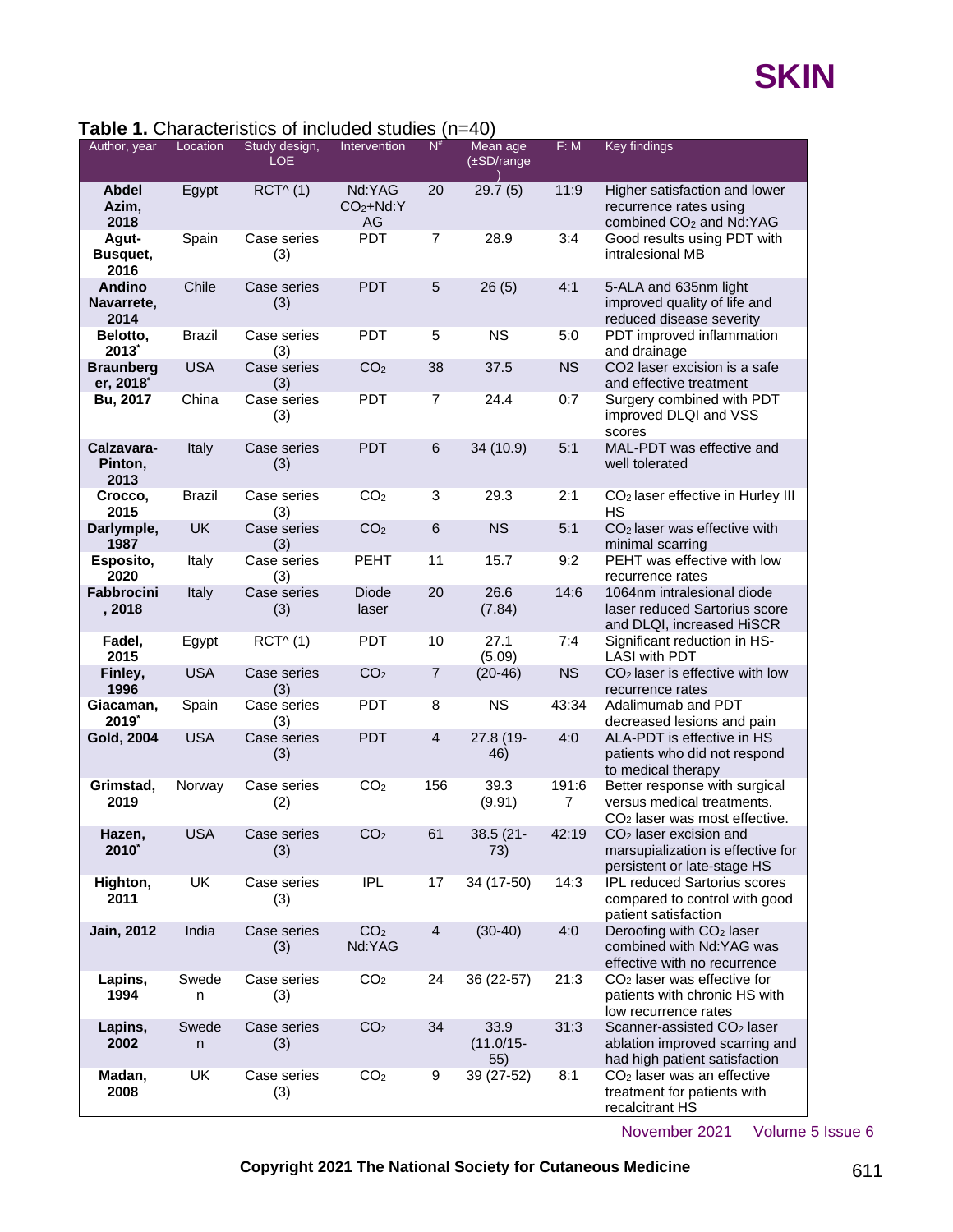

| Mahmoud,<br>2010                         | <b>USA</b>             | RCT^(1)            | Nd:YAG                        | 22             | 41 (19-72)                  | 19:3      | Nd:YAG + topical BPO &<br>clindamycin better than topical<br>BPO & clindamycin alone             |
|------------------------------------------|------------------------|--------------------|-------------------------------|----------------|-----------------------------|-----------|--------------------------------------------------------------------------------------------------|
| Mikkelsen,<br>2015                       | Denma<br>rk            | Case series<br>(3) | CO <sub>2</sub>               | 58             | 37.8 (21-<br>54)            | 48:10     | CO <sub>2</sub> laser treatment effective<br>for recurrent HS                                    |
| Naouri,<br>2020                          | France                 | $RCT^{\wedge} (1)$ | Nd:YAG                        | 31             | <b>NS</b>                   | <b>NS</b> | Nd:YAG laser for hair removal<br>has no effect on disease flares                                 |
| Passeron,<br>2009                        | France                 | Case series<br>(3) | <b>PDT</b>                    | 4              | <b>NS</b>                   | <b>NS</b> | PDL-PDT was not effective in<br>treating HS                                                      |
| Piccolo,<br>2014                         | Italy                  | Case series<br>(3) | <b>IPL</b>                    | $\overline{2}$ | 32 (26-38)                  | 1:1       | IPL completely resolved HS<br>lesions                                                            |
| Rodriguez<br>-Prieto,<br>2013            | Spain                  | Case series<br>(3) | <b>PDT</b>                    | 3              | 47 (36-62)                  | 0:3       | No recurrence after ALA-PDT                                                                      |
| <b>Rucker</b><br>Wright,<br>2009         | <b>USA</b>             | Case series<br>(3) | Nd:YAG                        | 20             | <b>NS</b>                   | <b>NS</b> | Nd:YAG laser reduced HS-<br><b>LASI</b> scores                                                   |
| Shareef,<br>2011                         | UK                     | Case series<br>(3) | <b>PUVA</b>                   | 13             | 35 (25-66)                  | 11:2      | PUVA is an effective treatment<br>in some patients                                               |
| Sotiriou,<br>2009                        | Greece                 | Case series<br>(3) | <b>PDT</b>                    | 5              | 33.6 (25-<br>43)            | 2:3       | No significant improvement<br>after ALA-PDT                                                      |
| Strauss,<br>2005                         | <b>UK</b>              | Case series<br>(3) | <b>PDT</b>                    | 4 <sup>§</sup> | <b>NS</b>                   | <b>NS</b> | No significant improvement<br>after ALA-PDT                                                      |
| Suarez-<br><b>Valladares</b><br>, 2018*  | Spain                  | Case series<br>(3) | <b>PDT</b>                    | 5              | <b>NS</b>                   | <b>NS</b> | Resolution with no recurrence<br>after ALA-PDT                                                   |
| Suarez-<br><b>Valladares</b><br>, 2017   | Spain                  | Case series<br>(3) | PDT                           | 38             | 36 (30-44)                  | 18:20     | Complete response in most<br>patients after ALA-PDT                                              |
| <b>Theut Riis,</b><br>2018               | Denma<br>rk            | Case series<br>(3) | <b>IPL</b>                    | 25             | 39.2<br>$(10.9/17 -$<br>63) | 25:0      | IPL effective as an adjuvant<br>treatment in a subset of<br>patients                             |
| <b>Valladares</b><br>-Narganes<br>, 2015 | Spain                  | Case series<br>(3) | <b>PDT</b>                    | 27             | $30.3(19-$<br>62)           | 11:16     | ALA-PDT effective in most<br>patients and improved<br>Sartorius score                            |
| Vilarrasa,<br>2019*                      | Spain                  | Case series<br>(3) | <b>PDT</b>                    | 28             | 46                          | 13:15     | ALA-PDT improved DLQI and<br>pain                                                                |
| Vossen,<br>2018                          | The<br>Netherl<br>ands | Case series<br>(3) | Nd:YAG                        | 15             | 34.1<br>(10.1)              | 5:10      | Nd:YAG reduced number of<br>flares and reduced disease<br>severity                               |
| Wilden,<br>2019                          | Germa<br>ny            | RCT(1)             | $IPL +$<br>radiofrequ<br>ency | 41             | 38 (23-57)                  | 31:12     | IPL and radiofrequency<br>reduced lesion count and DLQI<br>compared to either treatment<br>alone |
| Xu, 2011                                 | <b>USA</b>             | RCT^(1)            | Nd:YAG                        | 19             | 37 (23-54)                  | 16:3      | Nd:YAG improved HS-LASI<br>score                                                                 |
| Zhang,<br>2016                           | China                  | Case series<br>(3) | <b>PDT</b>                    | 3              | $(17-38)$                   | 0:3       | ALA-PDT ineffective for late-<br>stage HS                                                        |

**ALA:** aminolevulinic acid, **BPO:** benzoyl peroxide, **CO2:** carbon dioxide, **DLQI:** Dermatology Life Quality Index, **F:** female, **HiSCR:** Hidradenitis Suppurativa Clinical Response, **HS:** hidradenitis suppurativa, **HS-LASI:** Hidradenitis Suppurativa Lesion, Area, and Severity Index, **IPL:** intense pulsed light, **LOE:** Level of evidence, **MAL:** methyl aminolevulinate, **M:** male, **Nd:YAG:** neodymium-doped yttrium aluminum garnet, **NS:** not specified, **PDL:** pulsed dye laser, **PDT:** photodynamic therapy, **PEHT:** pediatric endoscopic HS treatment, **PUVA:** psoralen and ultraviolet A, **RCT:** randomized controlled trial

**Abstract only** 

# Number of participants included in analysis

\$2 participants completed the study

^ Randomized within-patient controlled trial

Key to evidence-based support: (1) prospective controlled trial; (2) retrospective study or large case series; (3) small case series or individual case reports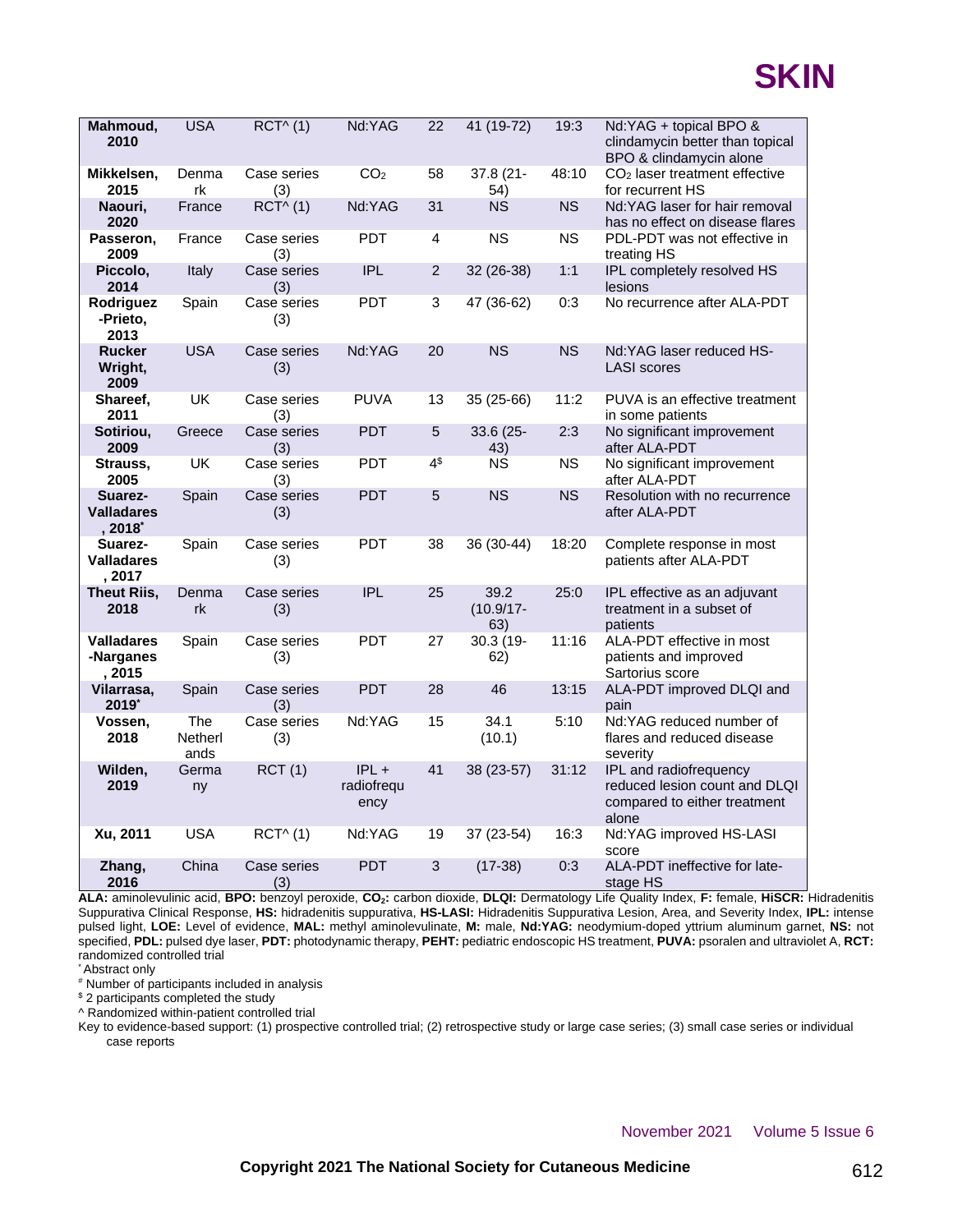| Table 2. Summary of treatment outcomes by phototherapy intervention for HS      |  |  |                  |  |
|---------------------------------------------------------------------------------|--|--|------------------|--|
| <u>Light and Laser-based Treatment Modality (pooled n) so Patients with Any</u> |  |  | % Adverse Events |  |

| Light and Laser-based Treatment Modality (pooled n)                                        | % Patients with Any<br>Response (n) | % Adverse Events<br>(n) |
|--------------------------------------------------------------------------------------------|-------------------------------------|-------------------------|
| Laser surgery:<br>$CO2$ laser, $CO2$ + Nd:YAG, PEHT,<br>intralesional diode laser<br>(431) | 80 (344)                            | 25 (105/424)            |
| CO <sub>2</sub><br>(396)                                                                   | 79 (311)                            | 26 (103/393)            |
| $CO2 + Nd:YAG$<br>(4)                                                                      | 100(4)                              | <b>NR</b>               |
| <b>PEHT</b><br>(11)                                                                        | 100(11)                             | 0(0/11)                 |
| Intralesional diode laser<br>(20)                                                          | 90(18)                              | 10(2/20)                |
| Field treatment:<br>Nd:YAG laser, IPL, diode<br>(101)                                      | 71 (84)                             | 18 (24/134)             |
| <b>PDT</b><br>(169)                                                                        | 73 (124)                            | 36 (23/64)              |
| <b>PUVA</b><br>(13)                                                                        | 69 (9)                              | 15(2/13)                |

n - number of patients with outcomes reported

**CO2:** carbon dioxide, **IPL:** intense pulsed light, **Nd:YAG:** neodymium-doped yttrium aluminum garnet, **PDL:** pulsed dye laser, **PDT:** photodynamic therapy, **PEHT:** pediatric endoscopic HS treatment, **PUVA:** psoralen and ultraviolet A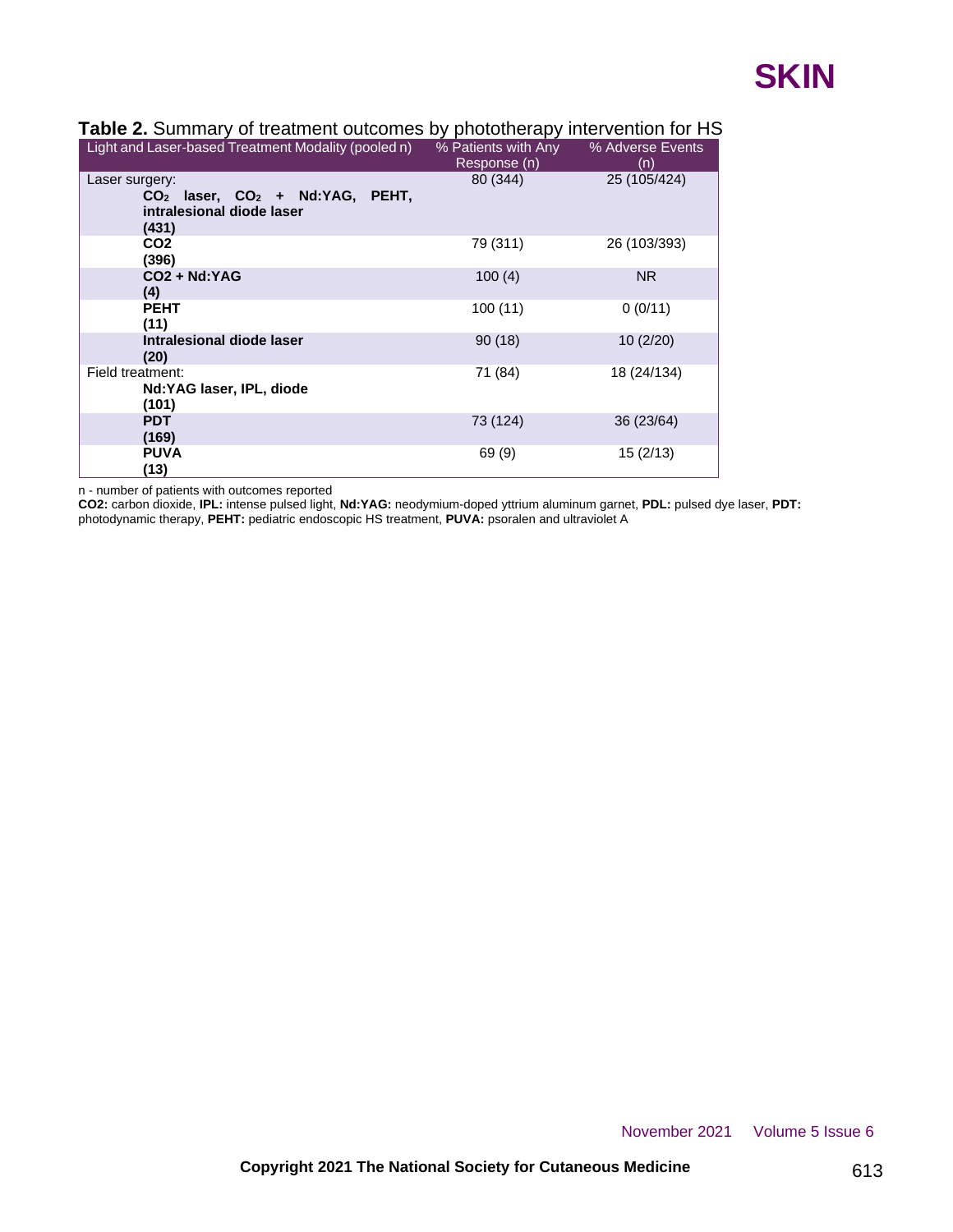

**Table 3.** Results of included studies examining multiple outcome measures on hidradenitis suppurativa

| Author<br>, Year                     | N              | Mean<br>age<br>$(\pm SD/$<br>range) | Intervention                                 | Outcome<br>measure                                           | Mean before<br>$(\pm SD)$                                                                                                                                                  | Mean after<br>$(\pm SD)$                                                                                                | <b>Delta</b>                                    | Conclusion                                                                                                                                                                                       |
|--------------------------------------|----------------|-------------------------------------|----------------------------------------------|--------------------------------------------------------------|----------------------------------------------------------------------------------------------------------------------------------------------------------------------------|-------------------------------------------------------------------------------------------------------------------------|-------------------------------------------------|--------------------------------------------------------------------------------------------------------------------------------------------------------------------------------------------------|
| <b>Abdel</b><br>Azim,<br>2018        | 20             | 29.7<br>$(\pm 5)$                   | Nd:YAG and<br>combined<br>$CO2/Nd$ : YA<br>G | <b>PGA</b><br>VAS patient<br>satisfaction                    | $CO2/Nd$ : YAG:<br>20.6<br>Nd:YAG: 20.4<br>N/A                                                                                                                             | $CO2/Nd$ : YAG:<br>16.9<br>Nd:YAG: 24.1<br>CO <sub>2</sub> /Nd:YAG:<br>24; Nd:YAG: 17                                   | $CO2/Nd$ : YAG:<br>$-3.7$<br>Nd:YAG: 3.7<br>N/A | $CO2+Nd:YAG superior to$<br>Nd:YAG alone. Combined<br>treatment had a lower rate of<br>recurrence and higher patient<br>satisfaction.                                                            |
| Agut-<br><b>Busq</b><br>uet,<br>2018 | $\overline{7}$ | 28.9                                | I-PDT                                        | <b>VAS</b><br><b>DLQI</b><br><b>PGA</b><br>US<br>assessments | 4.6 $(\pm 1.4)$<br>$9.4 (\pm 3.9)$<br>$3 (+2.2)$<br>Large<br>transverse<br>diameter                                                                                        | N/A<br>$2.2 \ (\pm 2.1)$<br>N/A<br>Reduced<br>diameter in<br>treated lesions                                            | N/A<br>$-7.2$<br>N/A<br>N/A                     | I-PDT is more effective for HS<br>Hurley stage II than stage III.<br>At 6 months, 5/7 patients had<br>no recurrence.                                                                             |
| Andin<br>o<br>Navar<br>rete,<br>2014 | 5              | 26<br>$(\pm 5)$                     | <b>PDT (5-</b><br>ALA; 635nm<br>light)       | Sartorius<br><b>DLQI</b><br><b>VAS</b>                       | 35.4 $(\pm 4.98)$<br>$28.8 (\pm 2.68)$<br>3(±0)                                                                                                                            | $18.2 \ (\pm 8.11)$<br>$7.49 \ (\pm 2.79)$<br>$0.8 (\pm 0.45)$                                                          | $-17.2$<br>$-21.31$<br>$-2.2$                   | PDT improved QOL and<br>reduced severity of disease.                                                                                                                                             |
| <b>Belott</b><br>ο,<br>2013          | 5              | N/A                                 | PDT <sup>#</sup>                             | Inflammation,<br>drainage,<br>erythema,<br>edema             | N/A                                                                                                                                                                        | Reduced<br>drainage and<br>inflammation in<br>60%; partial<br>reduction in<br>40%.                                      | N/A                                             | PDT improves inflammation<br>and drainage                                                                                                                                                        |
| <b>Braun</b><br>berge<br>r,<br>2018  | 38             | 37.5                                | $CO2$ laser                                  | Healing time in<br>smokers<br>Healing time in<br>diabetics   | N/A<br>N/A                                                                                                                                                                 | Smokers: 6<br>months<br>Non-smokers: 6<br>months<br>Diabetics: 7.3<br>months<br>Non-diabetics:                          | N/A<br>N/A                                      | After $CO2$ excision – smoking<br>did not affect healing time but<br>diabetics had a prolonged<br>healing time.<br>3 patients experienced<br>recurrence at a mean of 6<br>months post procedure. |
| Bu,<br>2017                          | $\overline{7}$ | 24.4                                | Surgery<br>combined<br>with PDT              | Recurrence<br>Healing time<br>Recurrence<br><b>DLQI</b>      | N/A<br>N/A<br>N/A<br>24.1 $(\pm 4.3)$                                                                                                                                      | 5.4 months<br>3 patients<br>29.4 days<br>No recurrence<br>5 months post<br>treatment: 4.9 $(\pm$                        | N/A<br>N/A<br>N/A<br>$-19.2$                    | Surgery in combination with<br>PDT improved DLQI. No<br>recurrence. Advantage of<br>faster healing and less                                                                                      |
| Calza<br>vara-<br>Pinto<br>n,        | 6              | 34 $(\pm$<br>10.9)                  | MAL-PDT                                      | <b>VSS</b><br>Clinical<br>response                           | N/A<br>N/A                                                                                                                                                                 | (2.8)<br>$4.6 (\pm 2.4)$<br>No/poor<br>response: 17%;<br>Moderate: 50%;<br>Marked: 33%                                  | N/A<br>N/A                                      | scaring.<br>2/6 patients had marked<br>improvement, 3 had moderate<br>improvement, and 1 had<br>no/poor response with MAL-                                                                       |
| 2013                                 |                |                                     |                                              | Local reaction<br>Cosmesis                                   | N/A<br>N/A                                                                                                                                                                 | Absent: 17%;<br>Moderate: 83%;<br>Marked: 0%<br>33%                                                                     | N/A<br>N/A                                      | PDT treatment.                                                                                                                                                                                   |
| Crocc<br>о,<br>2015                  | 3              | 29.3                                | $CO2$ laser                                  | Clinical<br>response                                         | Patient 1:<br>abscesses in<br>axilla<br>Patient 2:<br>abscesses in<br>axillary,<br>inframammary<br>and inguinal<br>regions<br>Patient 3:<br>abscesses in<br>axilla & groin | Patient 1:<br>successful<br>treatment<br>Patient 2:<br>successful<br>treatment<br>Patient 3:<br>successful<br>treatment | N/A                                             | CO <sub>2</sub> laser effective in Hurley<br>III HS.                                                                                                                                             |
| Darly<br>mple,<br>1987               | 6              | $(20 -$<br>43)                      | $CO2$ laser                                  | Wound<br>healing<br>Recurrence                               | N/A<br>N/A                                                                                                                                                                 | 3-7 weeks<br>None                                                                                                       | N/A<br>N/A                                      | Patients reported limited<br>scarring. All patients were<br>disease free at 9 months to 3<br>years follow up. All                                                                                |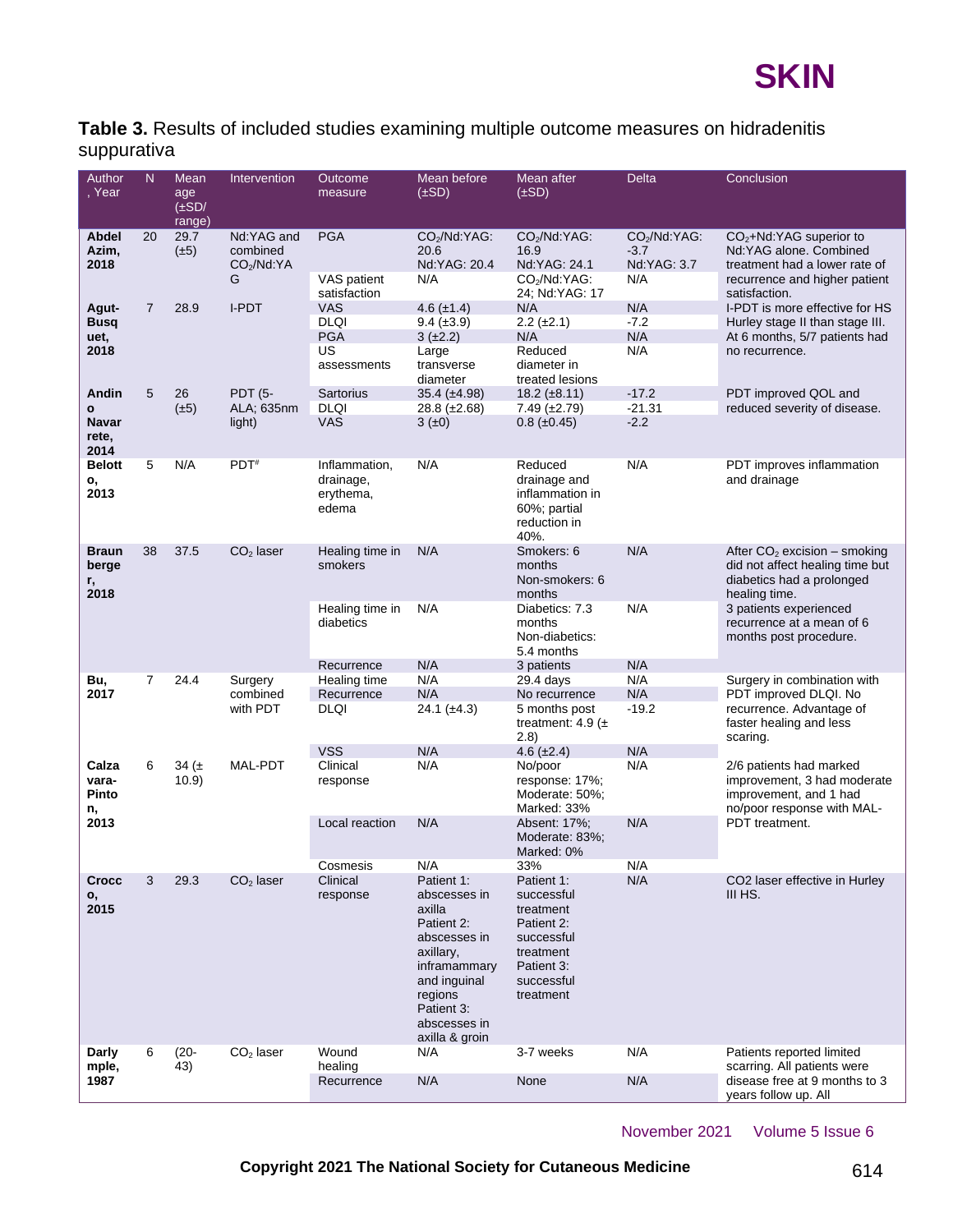

|                      |                            |                                                                                                                                  |                              |                                                                                                                                                                            |                                                                                                                                                                                            |                                                                                                                                                                                          |                                                                                                  | recurrences were in untreated                                                                                                      |
|----------------------|----------------------------|----------------------------------------------------------------------------------------------------------------------------------|------------------------------|----------------------------------------------------------------------------------------------------------------------------------------------------------------------------|--------------------------------------------------------------------------------------------------------------------------------------------------------------------------------------------|------------------------------------------------------------------------------------------------------------------------------------------------------------------------------------------|--------------------------------------------------------------------------------------------------|------------------------------------------------------------------------------------------------------------------------------------|
| <b>Espos</b><br>ito, | 11                         | 15.7                                                                                                                             | Pediatric<br>endoscopic      | Postoperative<br>VAS                                                                                                                                                       | 0.7                                                                                                                                                                                        | N/A                                                                                                                                                                                      | N/A                                                                                              | areas.<br>PEHT was effective with good<br>patient satisfaction and results.                                                        |
| 2020                 |                            |                                                                                                                                  | hidradenitis<br>treatment    | Time to restart<br>work/school                                                                                                                                             | N/A                                                                                                                                                                                        | $1.8$ days                                                                                                                                                                               | N/A                                                                                              |                                                                                                                                    |
|                      |                            |                                                                                                                                  | (PEHT)                       | Wound<br>healing time                                                                                                                                                      | N/A                                                                                                                                                                                        | 32.5 days                                                                                                                                                                                | N/A                                                                                              |                                                                                                                                    |
|                      |                            |                                                                                                                                  |                              | Recurrence                                                                                                                                                                 | N/A                                                                                                                                                                                        | $2(18%)$ patients<br>developed<br>lesions in<br>untreated<br>locations                                                                                                                   | N/A                                                                                              |                                                                                                                                    |
| Fabbr                | 20                         | 26.6                                                                                                                             | Diode laser                  | Sartorius                                                                                                                                                                  | $28.6 (\pm 13.0)$                                                                                                                                                                          | $19.8 (\pm 12.3)$                                                                                                                                                                        | $-8.8$                                                                                           | Laser treatment reduced                                                                                                            |
| ocini,<br>2018       |                            | $(\pm$<br>7.84)                                                                                                                  | 1064nm                       | <b>PGA</b>                                                                                                                                                                 | 10 (50%) mild;<br>10 (50%)<br>moderate                                                                                                                                                     | N/A                                                                                                                                                                                      | N/A                                                                                              | Sartorius score, improved<br>HiSCR, and reduced DLQI.                                                                              |
|                      |                            |                                                                                                                                  |                              | <b>HiSCR</b>                                                                                                                                                               | N/A                                                                                                                                                                                        | 6 (30%) not<br>achieved; 14<br>(70%) achieved                                                                                                                                            | N/A                                                                                              |                                                                                                                                    |
|                      |                            |                                                                                                                                  |                              | Clinical                                                                                                                                                                   | N/A                                                                                                                                                                                        | 1 (5%) complete                                                                                                                                                                          | N/A                                                                                              |                                                                                                                                    |
|                      |                            |                                                                                                                                  |                              | response                                                                                                                                                                   |                                                                                                                                                                                            | response; 7<br>(35%) good<br>response; 10<br>(50%) partial<br>response; 2<br>$(10%)$ no<br>response                                                                                      |                                                                                                  |                                                                                                                                    |
| Fadel,<br>2015       | 10<br>27.1<br>$(\pm 5.09)$ | <b>PDT</b><br>(Niosomal<br>methylene<br>blue (NMB)<br>vs. free<br>methylene<br>blue (FMB)<br>as a<br>photosensiti<br>zer to IPL) | Photos                       | Patient 1:<br>lesions in right<br>axilla<br>Patient 2:<br>groin lesions<br>in a female<br>Patient 3:<br>extensive<br>fibrosis in<br>axilla<br>Patient 4:<br>Hurley stage 3 | Patient 1:<br>complete<br>clearance of<br>lesions<br>Patient 2:<br>improvement in<br>lower part of<br>lesion<br>Patient 3: mild<br>improvement<br>Patient 4:<br>moderate<br>improvement    | N/A                                                                                                                                                                                      | Photosensitization with NMB<br>was more effective compared<br>to photosensitization with<br>FMB. |                                                                                                                                    |
|                      |                            |                                                                                                                                  |                              | <b>HS-LASI</b>                                                                                                                                                             | NMB: 14.9<br>$(\pm 6.6);$<br>FMB: 14.0<br>$(\pm 7.2)$                                                                                                                                      | NMB: $3.6 \ (\pm 3.4)$ ;<br>FMB: $7.9 \ (\pm 5.6)$                                                                                                                                       | NMB: -11.3;<br>FMB: -6.1                                                                         |                                                                                                                                    |
|                      |                            |                                                                                                                                  |                              | Reduction in<br>percentage of<br>lesions                                                                                                                                   | N/A                                                                                                                                                                                        | NMB: 77.3<br>$(\pm 18.9)$ ; FMB:<br>44.1 (±28.2)                                                                                                                                         | N/A                                                                                              |                                                                                                                                    |
| <b>Finley</b>        |                            | $(20 -$                                                                                                                          | $CO2$ laser                  | Healing time                                                                                                                                                               | N/A                                                                                                                                                                                        | 6.6 weeks $(\pm 1.9)$                                                                                                                                                                    | N/A                                                                                              | $CO2$ laser treatment with                                                                                                         |
| , 1996               |                            | 46)                                                                                                                              |                              | Recurrence                                                                                                                                                                 | N/A                                                                                                                                                                                        | 1 patient 8<br>months post<br>procedure                                                                                                                                                  | N/A                                                                                              | healing by second intention<br>was effective for HS. All<br>patients were satisfied with<br>results and reported good<br>cosmesis. |
| Giaca<br>man,        | 8                          | 38<br>(media                                                                                                                     | I-PDT                        | Lesions                                                                                                                                                                    | N/A                                                                                                                                                                                        | Decrease in<br>lesions                                                                                                                                                                   | N/A                                                                                              | There was a decrease in<br>inflammatory lesions and pain.                                                                          |
| 2019                 |                            | n)                                                                                                                               |                              | Pain                                                                                                                                                                       | N/A                                                                                                                                                                                        | Decrease in pain                                                                                                                                                                         | N/A                                                                                              |                                                                                                                                    |
| Gold,<br>2004        | $\overline{4}$             | 27.8<br>$(19 -$<br>46)                                                                                                           | ALA-PDT<br>and blue<br>light | Lesions                                                                                                                                                                    | Patient 1:<br>lesions in<br>axillae and<br>inguinal area<br>Patient 2:<br>lesions in<br>axillae<br>Patient 3:<br>lesions in<br>inguinal areas<br>Patient 4:<br>lesions in<br>inguinal area | Patient 1: 75%<br>clearance of<br>lesions<br>Patient 2: 75%<br>clearance of<br>lesions<br>Patient 3:<br>complete<br>clearance of<br>lesions<br>Patient 4: 75%<br>clearance of<br>lesions | N/A                                                                                              | ALA-PDT and blue light<br>phototherapy is an effective<br>treatment for patients who did<br>not respond to medical<br>therapy.     |
|                      |                            |                                                                                                                                  |                              |                                                                                                                                                                            |                                                                                                                                                                                            |                                                                                                                                                                                          |                                                                                                  |                                                                                                                                    |

**Copyright 2021 The National Society for Cutaneous Medicine** 615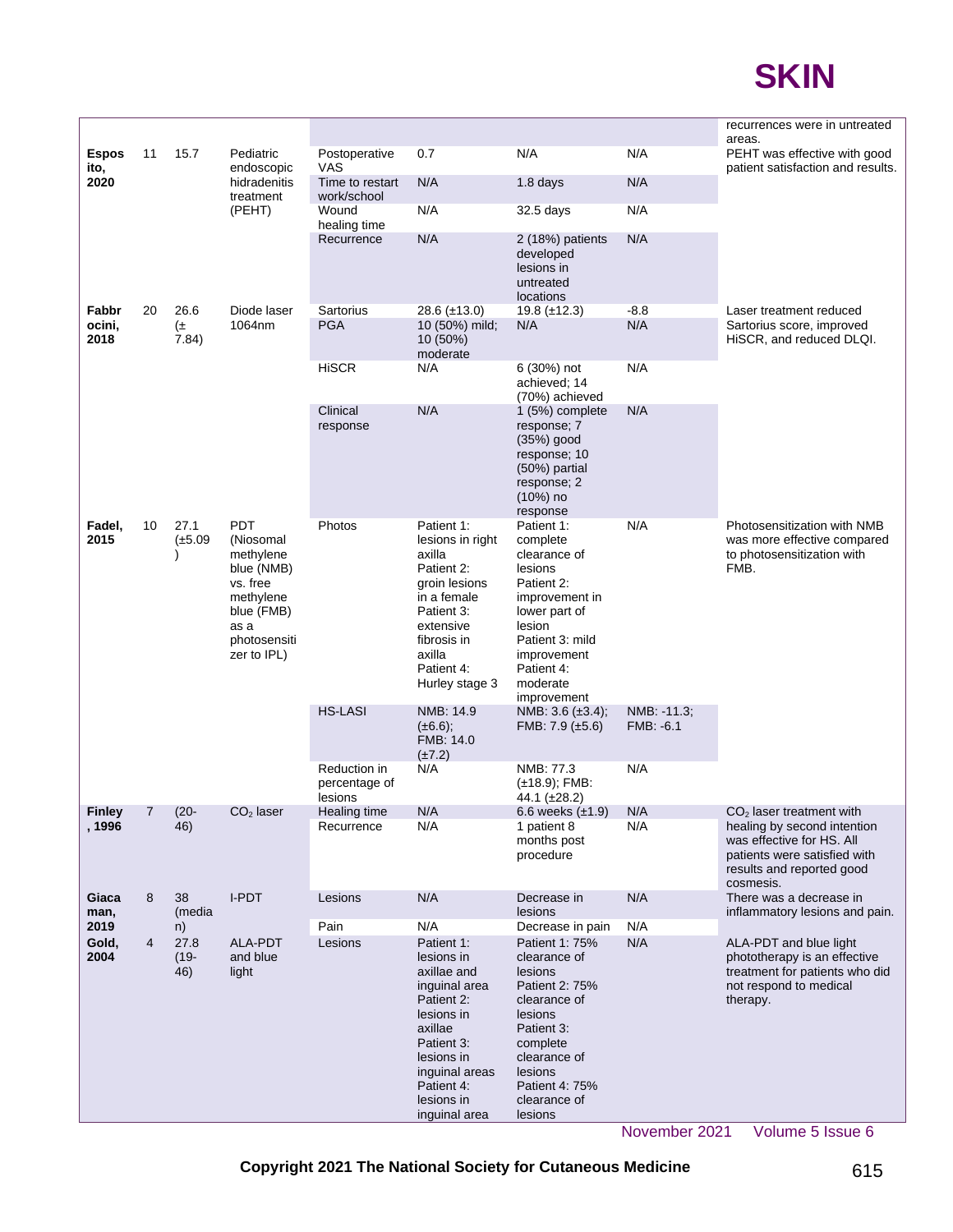

| 39.3<br>Grims<br>15<br>6<br>tad,<br>$(\pm 9.91)$<br>2019 |                            | $CO2$ laser,<br>$CO2$ laser<br>and topical<br>clindamycin,<br>$CO2$ laser<br>and<br>systemic<br>antibiotic |                                                                                                                                          | Sartorius<br>score                                                                                                                                                       | $CO2$ laser<br>$(n=156): 57;$<br>$CO2$ laser and<br>topical<br>clindamycin<br>$(n=5): 85;$<br>$CO2$ laser and<br>systemic<br>antibiotic<br>(n=1): 123 | N/A                                                                                                                                                                 | $CO2$ laser (n<br>$=156$ : $-33$ ;<br>$CO2$ laser and<br>topical<br>clindamycin<br>$(n=5)$ : -36;<br>$CO2$ laser and<br>systemic<br>antibiotic (n<br>$=1$ : $-87$                   | $CO2$ laser was the most<br>effective intervention studied.<br>Almost half of patients treated<br>with a combination of surgical<br>and medical treatments had a<br>significant improvement in<br>Sartorius score.                                                                                                                             |
|----------------------------------------------------------|----------------------------|------------------------------------------------------------------------------------------------------------|------------------------------------------------------------------------------------------------------------------------------------------|--------------------------------------------------------------------------------------------------------------------------------------------------------------------------|-------------------------------------------------------------------------------------------------------------------------------------------------------|---------------------------------------------------------------------------------------------------------------------------------------------------------------------|-------------------------------------------------------------------------------------------------------------------------------------------------------------------------------------|------------------------------------------------------------------------------------------------------------------------------------------------------------------------------------------------------------------------------------------------------------------------------------------------------------------------------------------------|
|                                                          |                            |                                                                                                            | <b>DLQI</b>                                                                                                                              | $CO2$ laser<br>$(n=156)$ : 14;<br>$CO2$ laser and<br>topical<br>clindamycin<br>$(n=5): 14;$<br>$CO2$ laser and<br>systemic<br>antibiotic<br>$(n=1): 13$                  | N/A                                                                                                                                                   | $CO2$ laser (n<br>$=156$ ): -5; CO <sub>2</sub><br>laser and<br>topical<br>clindamycin<br>$(n=5)$ : -6; $CO2$<br>laser and<br>systemic<br>antibiotic (n<br>$=1$ : 0 |                                                                                                                                                                                     |                                                                                                                                                                                                                                                                                                                                                |
| Hazen<br>, 2010                                          | 61                         | 38.5<br>$(21 -$<br>73)                                                                                     | $CO2$ laser<br>excision and<br>marsupializa<br>tion                                                                                      | Recurrence of<br>disease                                                                                                                                                 | N/A                                                                                                                                                   | Recurrence in 2<br>patients.<br>Average of 4.1<br>years without<br>recurrence in<br>treated areas<br>(range of 1-17<br>years).                                      | N/A                                                                                                                                                                                 | $CO2$ laser excision &<br>marsupialization effective<br>therapy for persistent or late-<br>stage HS (when scarring and<br>sinus tract formation present).                                                                                                                                                                                      |
|                                                          |                            |                                                                                                            |                                                                                                                                          | Comfort/<br>patient<br>satisfaction                                                                                                                                      | N/A                                                                                                                                                   | <b>Treatments well</b><br>tolerated in all<br>patients.                                                                                                             | N/A                                                                                                                                                                                 |                                                                                                                                                                                                                                                                                                                                                |
| <b>Hight</b><br>on,<br>2011                              | 17<br>34<br>$(17 -$<br>50) |                                                                                                            | IPL<br>(Harmony<br>laser;<br>2x/week for<br>4 weeks on<br>one area vs<br>contralateral<br>side not<br>treated -<br>served as<br>control) | Healing time<br>Sartorius<br>score                                                                                                                                       | N/A<br>N/A                                                                                                                                            | 8.8 weeks<br>3 months post<br>treatment: -56%.<br>6 months: -44%.<br>12 months: -<br>33%.<br>Control side -<br>3 months: -10%.<br>6 months: -10%.<br>12 months: 3%. | N/A<br>Significant<br>reduction in<br>HS exam<br>score on<br>treated side<br>$(p<0.001)$ .<br>Significant<br>difference<br>between<br>treated and<br>control sides<br>$(p<0.001)$ . | Reduction in severity of HS<br>with IPL. Mean examination<br>score was improved and<br>maintained at 12 months.<br>Improvement was also<br>reported by independent<br>analysis of clinical<br>photographs. Patients<br>reported high levels of<br>satisfaction with treatment.<br>Treated side had significant<br>reduction in Sartorius score |
|                                                          |                            | Patient<br>satisfaction                                                                                    | N/A                                                                                                                                      | <b>Treatment side</b><br><b>Disease</b><br>clearance: 1<br>patient<br>Excellent<br>results: 2<br>patients<br>Good results: 10<br>patients<br>4 patients: fair<br>results | N/A                                                                                                                                                   | maintained at 12 months<br>$(p=0.001)$ .                                                                                                                            |                                                                                                                                                                                     |                                                                                                                                                                                                                                                                                                                                                |
|                                                          |                            |                                                                                                            |                                                                                                                                          |                                                                                                                                                                          | Control side:<br>No change: 15<br>patients<br>Slight<br>improvement: 1<br>patient<br>Slight decline: 1<br>patient                                     |                                                                                                                                                                     |                                                                                                                                                                                     |                                                                                                                                                                                                                                                                                                                                                |
| Jain,<br>2012                                            | $\overline{4}$             | $(30 -$<br>40)                                                                                             | Nd:YAG and<br>CO <sub>2</sub> laser                                                                                                      | Recurrence of<br>disease                                                                                                                                                 | N/A                                                                                                                                                   | No recurrence                                                                                                                                                       | N/A                                                                                                                                                                                 | Deroofing with $CO2$ laser<br>combined with Nd:YAG laser<br>is effective in treating HS, with<br>no recurrence observed up to<br>3 years.                                                                                                                                                                                                      |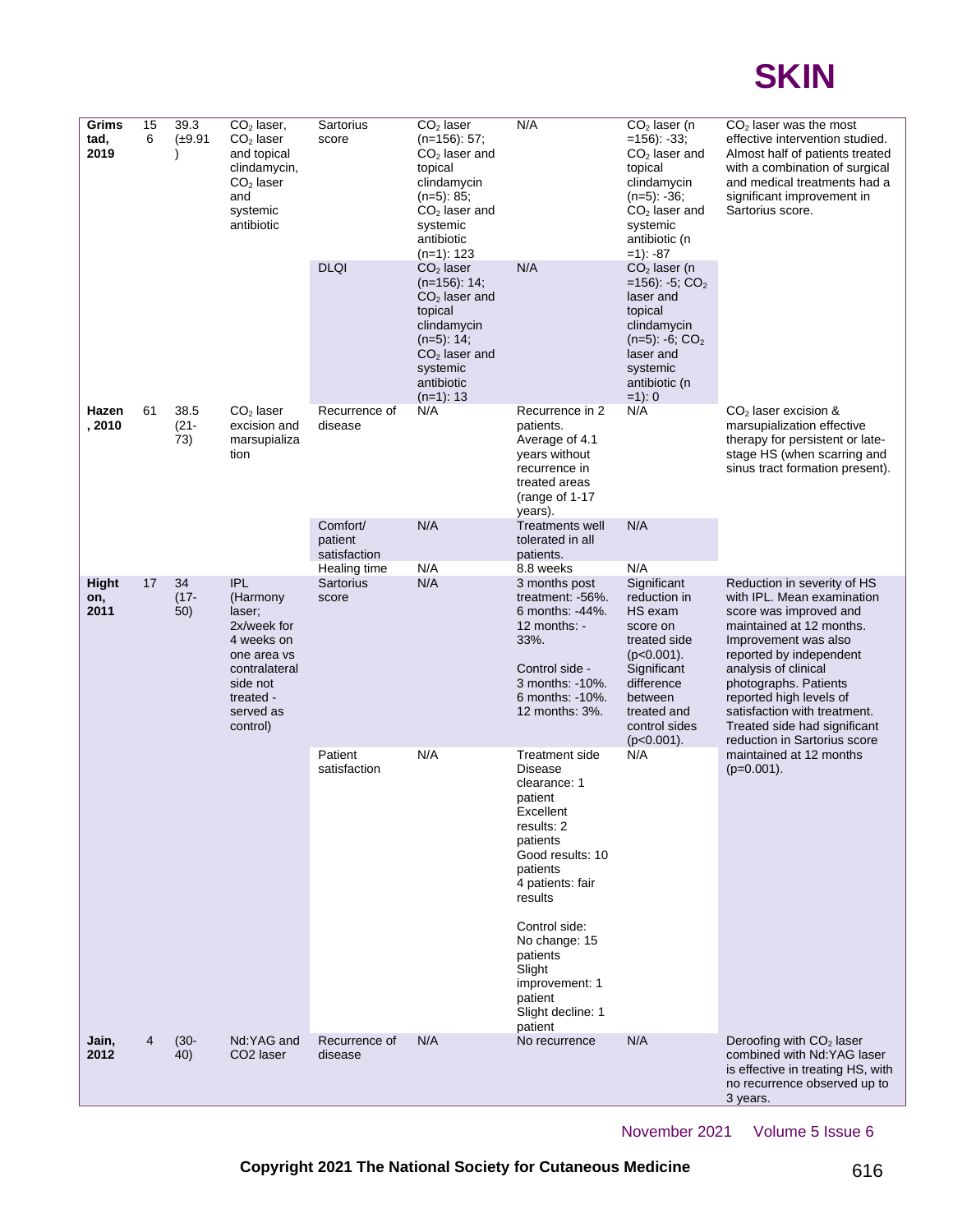

| Lapin<br>s,            | 24<br>36<br>$(22 -$<br>1994<br>57) | $CO2$ laser<br>with healing<br>by                                                                             | Recurrence of<br>disease                                                                   | N/A                                                        | Recurrence: 2<br>No recurrence:<br>22                                                        | N/A                                                                                                             | $CO2$ laser treatment with<br>secondary intention for<br>patients with chronic HS is                                     |                                                                                                                                                                 |                                                                                                                                                                                                                                                                                |                            |     |
|------------------------|------------------------------------|---------------------------------------------------------------------------------------------------------------|--------------------------------------------------------------------------------------------|------------------------------------------------------------|----------------------------------------------------------------------------------------------|-----------------------------------------------------------------------------------------------------------------|--------------------------------------------------------------------------------------------------------------------------|-----------------------------------------------------------------------------------------------------------------------------------------------------------------|--------------------------------------------------------------------------------------------------------------------------------------------------------------------------------------------------------------------------------------------------------------------------------|----------------------------|-----|
|                        |                                    |                                                                                                               | secondary<br>intention                                                                     | Healing time                                               | N/A                                                                                          | 4 weeks (3-5<br>weeks)                                                                                          | N/A                                                                                                                      | beneficial, safe, and quick,<br>leaving patients with good                                                                                                      |                                                                                                                                                                                                                                                                                |                            |     |
|                        |                                    |                                                                                                               |                                                                                            | Scarring/cosm<br>etic<br>appearance                        | N/A                                                                                          | All patients<br>satisfied with<br>scar<br>appearance.                                                           | N/A                                                                                                                      | cosmetic and functional<br>results.                                                                                                                             |                                                                                                                                                                                                                                                                                |                            |     |
|                        |                                    |                                                                                                               |                                                                                            | Patient<br>satisfaction                                    | N/A                                                                                          | Patients found<br>this method<br>favourable,<br>willing to repeat<br>procedure if<br>required.                  | N/A                                                                                                                      |                                                                                                                                                                 |                                                                                                                                                                                                                                                                                |                            |     |
| Lapin<br>s,<br>2002    | 34                                 | $(\pm 11.0$<br>$/15-$<br>55)                                                                                  | Scanner-<br>assisted                                                                       | Recurrence                                                 | N/A                                                                                          | Recurrence: 4<br>No recurrence:<br>30                                                                           | N/A                                                                                                                      | $CO2$ laser with scanner is a<br>fast and efficient treatment of<br>HS, with satisfactory cosmetic                                                              |                                                                                                                                                                                                                                                                                |                            |     |
|                        |                                    |                                                                                                               | $CO2$ laser<br>ablation                                                                    |                                                            | Healing time                                                                                 | N/A                                                                                                             | 4 weeks (3-5<br>weeks)                                                                                                   | N/A                                                                                                                                                             | and functional results.                                                                                                                                                                                                                                                        |                            |     |
|                        |                                    |                                                                                                               | Pain in post-<br>op period<br>(Scale from 0-<br>3)                                         | N/A                                                        | Classified as 3:<br>4<br>Classified as 2:<br>15<br>Classified as 1:<br>9<br>Classified as 0: | N/A                                                                                                             |                                                                                                                          |                                                                                                                                                                 |                                                                                                                                                                                                                                                                                |                            |     |
|                        |                                    |                                                                                                               |                                                                                            |                                                            | Patient<br>satisfaction                                                                      | N/A                                                                                                             | 6<br><b>Condition better</b><br>than pre<br>surgery: 31<br>patients<br>Hardly changed:<br>2 patients<br>Worse: 1 patient | N/A                                                                                                                                                             |                                                                                                                                                                                                                                                                                |                            |     |
| Mada<br>n,<br>2008     | 9                                  | 39<br>$(27 -$<br>52)                                                                                          | $CO2$ laser<br>excision<br>(prophylactic<br>oral<br>antibiotics<br>for 2 weeks<br>post-op) | Recurrence of<br>disease                                   | N/A                                                                                          | No recurrence: 6<br>Active HS at<br>untreated sites<br>adjacent to<br>treated sites: 2                          | N/A                                                                                                                      | $CO2$ laser is an effective<br>treatment for patients with<br>recalcitrant HS, with patients<br>reporting high satisfaction<br>scores.                          |                                                                                                                                                                                                                                                                                |                            |     |
|                        |                                    |                                                                                                               |                                                                                            |                                                            |                                                                                              |                                                                                                                 |                                                                                                                          | Patient<br>satisfaction                                                                                                                                         | N/A                                                                                                                                                                                                                                                                            | 8.5/10 (range of<br>$7-10$ | N/A |
|                        |                                    |                                                                                                               |                                                                                            | Wound<br>healing time                                      | N/A                                                                                          | 2 weeks (range)<br>of $1-4$ )                                                                                   | N/A                                                                                                                      |                                                                                                                                                                 |                                                                                                                                                                                                                                                                                |                            |     |
| Mahm<br>oud,<br>2010   | 22                                 | 41<br>Nd:YAG<br>$(19 -$<br>laser<br>72)<br>(combined<br>benzoyl<br>peroxide<br>wash and<br>lotion;<br>benzoyl | with topical<br>clindamycin                                                                |                                                            | Modified<br>Sartorius<br>score (HS<br>Lesion Area<br>and Severity<br>Index)                  | At baseline for<br>all sites<br>combined: 31<br>(SD: 14.9)<br>All control<br>sites<br>combined: 29<br>(SD:13.2) | At 6 months<br>Treated sites:<br>$7.6$ (SD: 4.1)<br>Mean for all<br>control sites:<br>19.9 (SD: 10.9)                    | Average<br>improvement<br>over all<br>anatomic sites<br>was 72.7% on<br>laser treated<br>side and<br>22.9% on<br>control side<br>$(p < 0.05)$ .                 | Nd: YAG laser & topical<br>benzoyl peroxide +<br>clindamycin are associated<br>with progressive improvement<br>of HS lesions, and are more<br>effective than topical benzoyl<br>peroxide + clindamycin alone.<br>Overall high level of patient<br>satisfaction with treatment. |                            |     |
|                        |                                    |                                                                                                               | peroxide<br>and<br>clindamycin<br>alone used<br>as control)                                | Patient<br>satisfaction -<br>Pain<br>associated<br>with HS | N/A                                                                                          | Pain significantly<br>less: 77%<br>Moderately less:<br>15%<br>Pain<br>unchanged: 8%                             | N/A                                                                                                                      |                                                                                                                                                                 |                                                                                                                                                                                                                                                                                |                            |     |
|                        |                                    |                                                                                                               |                                                                                            | Patient<br>satisfaction                                    | N/A                                                                                          | Generally<br>satisfied: 55/58<br>patients                                                                       | N/A                                                                                                                      |                                                                                                                                                                 |                                                                                                                                                                                                                                                                                |                            |     |
| Mikke<br>Isen,<br>2015 | 58                                 | 37.8<br>$(21 -$<br>54)                                                                                        | CO <sub>2</sub>                                                                            | Patient<br>satisfaction                                    | N/A                                                                                          | 94.8% (n=55/58)<br>of patients<br>reported a small<br>$(n=11)$ or great<br>improvement<br>$(n=44)$              | N/A                                                                                                                      | $CO2$ laser surgery is an<br>effective treatment for<br>symptomatic HS lesions.<br>Patient satisfaction is high<br>despite a moderate number of<br>recurrences. |                                                                                                                                                                                                                                                                                |                            |     |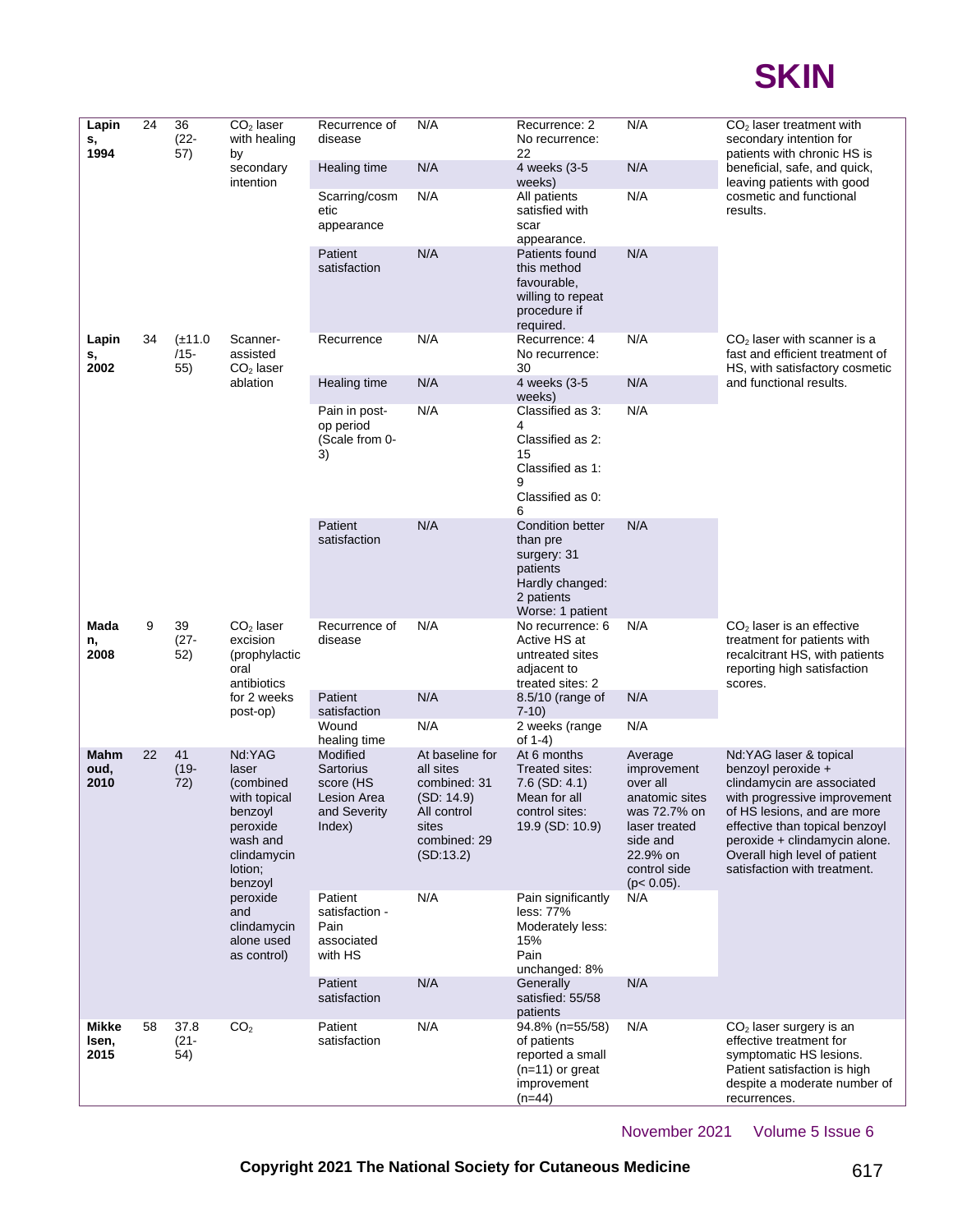|                                    |    |                                                                                     |                                                                                                                | Recurrence of<br>disease                                                                         | N/A                                                                                                                                                                                 | 29.3% (n=17/58)<br>of patients<br>reported<br>recurrence of<br>disease in                                                                                 | N/A                                                                                                                                                                       |                                                                                      |
|------------------------------------|----|-------------------------------------------------------------------------------------|----------------------------------------------------------------------------------------------------------------|--------------------------------------------------------------------------------------------------|-------------------------------------------------------------------------------------------------------------------------------------------------------------------------------------|-----------------------------------------------------------------------------------------------------------------------------------------------------------|---------------------------------------------------------------------------------------------------------------------------------------------------------------------------|--------------------------------------------------------------------------------------|
| <b>Naour</b><br>i,<br>2020         | 31 | Not<br>Nd:YAG<br>specifi<br>laser (4<br>ed<br>treatments<br>at 6 week<br>intervals) | Inflammatory<br>lesion count                                                                                   | Week 0<br>Untreated:<br>$5.86 \ (\pm 6.29)$ .<br>Treated: 5.89<br>$(\pm 4.68)$ .                 | treated areas<br>Week 22<br>Untreated: 1.69<br>$(\pm 15.01)$<br>Treated: -1.25<br>$(\pm 10.77)$<br>Week 30<br>Untreated: -0.81<br>$(\pm 6.08).$<br>Treated: -2.56<br>$(\pm 4.22)$ . | Weeks 0-30<br>Untreated: -<br>6.67.<br>Treated: -8.45.                                                                                                    | The laser had no impact on<br>disease recurrence. The<br>effectiveness of laser hair<br>removal in reducing the<br>amount of inflammation<br>lesions decreases with time. |                                                                                      |
|                                    |    |                                                                                     |                                                                                                                | Proportion of<br>responders to<br>Hidradenitis<br>Suppurativa<br>Clinical<br>Response<br>(HiSCR) | N/A                                                                                                                                                                                 | 1-month post tx<br>Treated side:<br>73.7%<br>Control side:<br>$52.6\%$ (P=<br>$0.29$ ).<br>3-month post tx<br>Both treated and<br>control sides:<br>52.6% | No significant<br>difference in<br>number of<br>flares between<br>treated and<br>untreated sites<br>at 1 and $3-$<br>month follow-<br>up                                  |                                                                                      |
| Passe<br>ron,<br>2009              | 4  | Not<br>specifi<br>ed                                                                | PDL-PDT<br>(ALA, only<br>one side of<br>axilla or<br>groin was<br>treated $-$ the<br>other used<br>as control) | Sartorius<br>score                                                                               | PDL-PDT<br>side: 11.25<br>Control side:<br>11                                                                                                                                       | At 1 month<br>PDL-PDT side:<br>8.25.<br>Control side: 13<br>At 3 months<br>PDL-PDT side: 9<br>Control side:<br>8.67                                       | Baseline to<br>month <sub>3</sub><br>PDL-PDT<br>side: -2.25<br>Control side: -<br>2.33                                                                                    | PDL-PDT not effective in<br>treating HS.                                             |
|                                    |    |                                                                                     |                                                                                                                | <b>VAS</b>                                                                                       | N/A                                                                                                                                                                                 | Pain was high<br>during<br>treatment.<br>Mean: 8 (6-9)                                                                                                    | N/A                                                                                                                                                                       |                                                                                      |
| <b>Piccol</b><br>ο,                | 2  | 32<br>$(26 -$                                                                       | IPL <sub>(6</sub><br>sessions)                                                                                 | Sartorius<br>score                                                                               | $30(24-36)$                                                                                                                                                                         | N/A                                                                                                                                                       | N/A                                                                                                                                                                       | HS lesions were completely<br>resolved, along with achieving                         |
| 2014                               |    | 38)                                                                                 |                                                                                                                | Recurrence                                                                                       | N/A                                                                                                                                                                                 | HS pustular<br>papules<br>resolved post<br>treatment                                                                                                      | N/A                                                                                                                                                                       | hair removal.                                                                        |
| Rodri<br>guez-<br>Prieto<br>, 2013 | 3  | 47<br>$(36 -$<br>62)                                                                | <b>PDT</b><br>(intralesional<br>5-ALA and<br>irradiated<br>with diode<br>laser)                                | Recurrence of<br>disease                                                                         | N/A                                                                                                                                                                                 | Patient 1: No<br>recurrence at 9<br>months<br>Patient 2: No<br>recurrence after<br>14 months<br>Patient 3:<br>resolution of<br>symptoms after<br>7 months | N/A                                                                                                                                                                       | No recurrence post<br>intralesional PDT in all 3<br>patients.                        |
| <b>Share</b><br>ef,<br>2011        | 13 | 35<br>$(25 -$<br>66)                                                                | <b>PUVA</b><br>(bath)                                                                                          | <b>DLQI</b><br>Disease<br>clearance                                                              | 16 (11-26)<br>N/A                                                                                                                                                                   | N/A<br>Clear/near clear:<br>5 patients;<br>moderate<br>clearance: 4; no-<br>minimal: 4                                                                    | N/A<br>N/A                                                                                                                                                                | Bath PUVA is possibly an<br>effective treatment modality for<br>some people with HS. |
| <b>Sotiri</b><br>ou,               | 5  | 33.6<br>$(25 -$                                                                     | <b>PDT</b>                                                                                                     | <b>Sartorius</b><br>score                                                                        | 18.8                                                                                                                                                                                | 17.2                                                                                                                                                      | $-1.6$                                                                                                                                                                    | No significant improvement<br>post treatment.                                        |
| 2009                               |    | 43)                                                                                 | (topical 5-<br>ALA)                                                                                            | VAS - disease<br>severity and<br>pain                                                            | 2.4                                                                                                                                                                                 | 2.1                                                                                                                                                       | $-0.3$                                                                                                                                                                    |                                                                                      |
|                                    |    |                                                                                     |                                                                                                                | <b>DLQI</b>                                                                                      | N/A                                                                                                                                                                                 | N/A                                                                                                                                                       | Reduction in<br>mean of 6.4%                                                                                                                                              |                                                                                      |
|                                    | 4  |                                                                                     | <b>PDT</b><br>(topical ALA)                                                                                    | Sartorius<br>score                                                                               | 17.8                                                                                                                                                                                | 23.3                                                                                                                                                      | 5.5                                                                                                                                                                       |                                                                                      |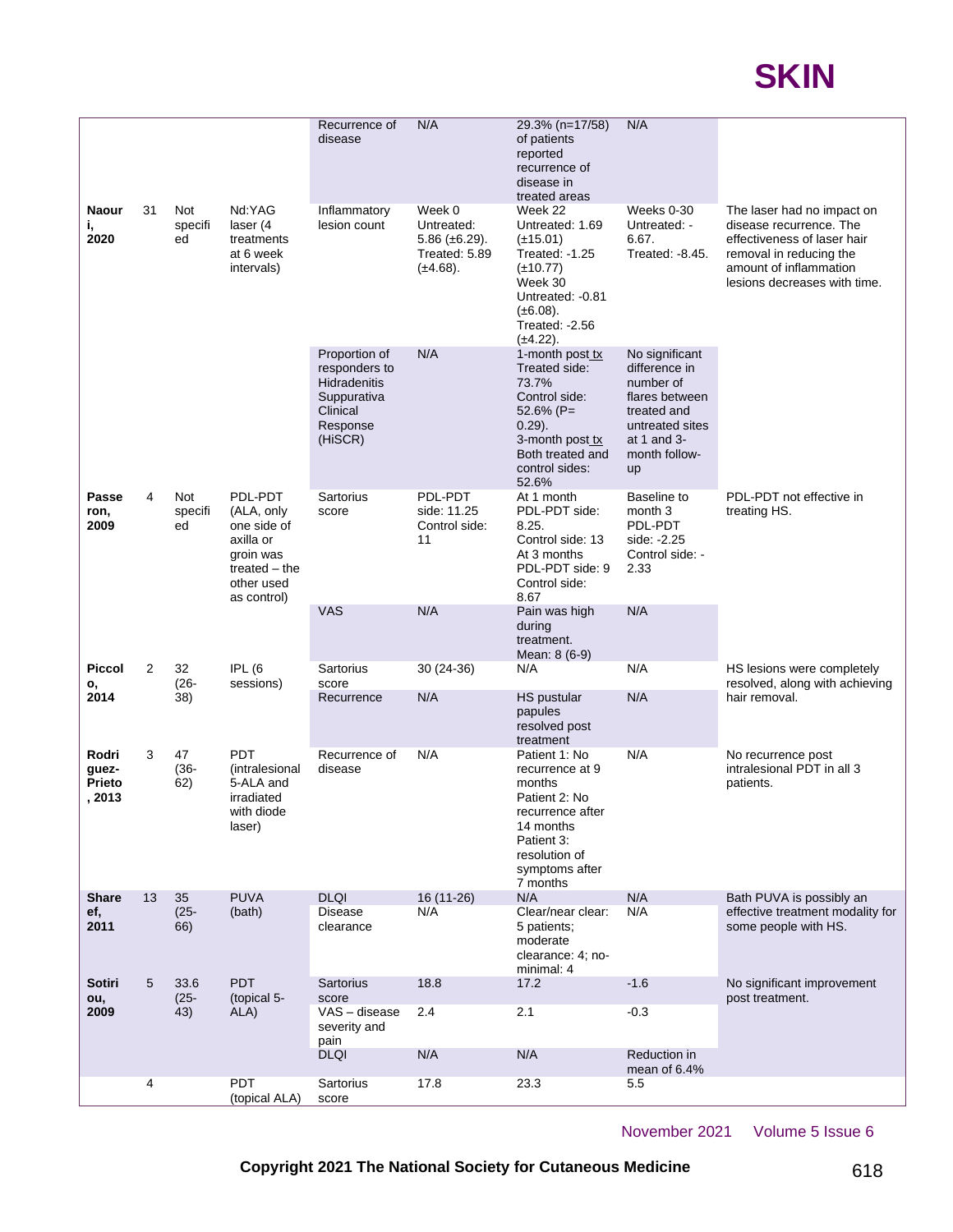

| <b>Strau</b><br>SS,<br>2005            |    | Not<br>specifi<br>ed        |                                                                  | VAS - disease<br>severity<br>VAS - pain                     | 8.1<br>$\overline{7}$                                                                                                                                                       | 7.1<br>5.3                                                                                                                                                 | $-1$<br>$-1.7$                                              | No significant improvement<br>post treatment. Worsening<br>symptoms for 2 patients.                                                                                                                                                                                                                                                                                                                           |
|----------------------------------------|----|-----------------------------|------------------------------------------------------------------|-------------------------------------------------------------|-----------------------------------------------------------------------------------------------------------------------------------------------------------------------------|------------------------------------------------------------------------------------------------------------------------------------------------------------|-------------------------------------------------------------|---------------------------------------------------------------------------------------------------------------------------------------------------------------------------------------------------------------------------------------------------------------------------------------------------------------------------------------------------------------------------------------------------------------|
| Suare<br>z-<br>Vallad<br>ares,<br>2018 | 5  | <b>Not</b><br>specifi<br>ed | <b>PDT</b><br>(intralesional<br>ALA)                             | Qualitative<br>descriptions<br>by<br>investigators          | N/A                                                                                                                                                                         | All patients<br>achieved a<br>complete<br>response in the<br>treated lesion                                                                                | N/A                                                         | Resolution of disease in 3/3<br>patients. No recurrence noted<br>at follow up.                                                                                                                                                                                                                                                                                                                                |
| Suare<br>z-<br>Vallad<br>ares,<br>2017 | 38 | 36<br>$(30 -$<br>44)        | I-PDT<br>$(5-ALA)$                                               | Response to<br>treatment                                    | N/A                                                                                                                                                                         | Complete<br>response: 29<br>patients<br>Persistence: 8<br>patients<br>Recurrence: 1<br>patient                                                             | N/A                                                         | A complete response (no<br>lesions or symptoms) rate of<br>76.3%. I-PDT is a potential<br>effective alternative treatment<br>to HS.                                                                                                                                                                                                                                                                           |
|                                        |    |                             |                                                                  | <b>DLQI</b><br><b>HSS</b>                                   | Median $= 10$<br>$(7-17)$<br>Median $= 28.5$                                                                                                                                | Median = $1(0-$<br>2.25)<br>Median = $0(0-$                                                                                                                | $-9$<br>$-28.5$                                             |                                                                                                                                                                                                                                                                                                                                                                                                               |
| Theut                                  | 25 | 39.2                        | <b>IPL</b>                                                       | Patient                                                     | $(11.75 - 38.5)$<br>N/A                                                                                                                                                     | 45)<br>Reduced                                                                                                                                             | N/A                                                         | IPL can be used as an                                                                                                                                                                                                                                                                                                                                                                                         |
| Riis,<br>2018                          |    | (SD<br>10.9/1<br>$7-63)$    |                                                                  | reported<br>disease<br>activity                             |                                                                                                                                                                             | disease activity:<br>13/25 patients                                                                                                                        |                                                             | adjuvant treatment for HS - in<br>those with mild to moderate<br>disease with minimal scar                                                                                                                                                                                                                                                                                                                    |
|                                        |    |                             |                                                                  | Hair reduction                                              | N/A                                                                                                                                                                         | Effect on hair in<br>17/25 patients                                                                                                                        | N/A                                                         | tissue.                                                                                                                                                                                                                                                                                                                                                                                                       |
| Vallad<br>ares-<br>Narga               | 27 | 30.3<br>$(19 -$<br>62)      | $I-PDT(5-$<br>ALA)                                               | Modified<br><b>Sartorius</b><br>score                       | 20.67                                                                                                                                                                       | 8.81                                                                                                                                                       | $-11.86$                                                    | 21/27 patients had either a<br>good or complete response to<br>treatment. Intralesional                                                                                                                                                                                                                                                                                                                       |
| nes,<br>2015                           |    |                             |                                                                  | Response to<br>treatment                                    | N/A                                                                                                                                                                         | Complete<br>response: 10<br>(37%)<br>Good response:<br>11 (41%)<br>Partial response:<br>5 (19%)                                                            | N/A                                                         | application of PDT allows the<br>light to reach various depths<br>with the lowest amount of<br>energy needed. It may be an<br>effective treatment for HS.                                                                                                                                                                                                                                                     |
|                                        |    |                             |                                                                  | VAS - pain                                                  | N/A                                                                                                                                                                         | Severe pain (9):<br>1<br>Moderate (6-9):<br>4<br>Low $(6)$ : 22                                                                                            | N/A                                                         |                                                                                                                                                                                                                                                                                                                                                                                                               |
| Vilarr<br>asa,<br>2019                 | 28 | 46                          | PDT (topical<br>$5 - ALA$                                        | DLQI & EVA<br>(pain visual<br>scale)                        | N/A                                                                                                                                                                         | N/A                                                                                                                                                        | All patients<br>showed<br>improvement<br>in DLQI & EVA      | All patients improved in DLQI<br>and EVA scores 8 weeks post<br>last treatment session.<br>Ultrasound showed a                                                                                                                                                                                                                                                                                                |
|                                        |    |                             |                                                                  | Ultrasound                                                  | N/A                                                                                                                                                                         | Resolution of<br>lesions: 13<br>patients<br>Partial<br>resolution: 12<br>patients<br>Poor: 3 patients                                                      | N/A                                                         | resolution in the lesions of 13<br>patients, partial resolution in<br>12 patients, and poor in 3.                                                                                                                                                                                                                                                                                                             |
| Vosse<br>n,<br>2018                    | 15 | 34.1<br>(10.1)              | Nd:YAG<br>laser (hair<br>removal on<br>patients with<br>mild HS) | Number of HS<br>flares/month<br>(Questionnaire              | <1 flare: 4<br>patients<br>1 flare: 2<br>patients<br>2 flares: 1<br>patient<br>3 flares: 3<br>patients<br>>3<br>flares/continuo<br><b>us</b><br>inflammation:<br>5 patients | $<$ 1 flare: 8<br>patients<br>1 flare: $0$<br>2 flares: 3<br>patients<br>3 flares: 3<br>patients<br>>3 flares/<br>continuous<br>inflammation: 1<br>patient | Decrease in<br>number of<br>monthly flares<br>$(p=0.019)$ . | Laser hair removal can be<br>used to prevent the<br>progression of disease.<br>Results include decrease in<br>the number of monthly flares,<br>average HS disease severity<br>was significantly lower post<br>treatment (NRS $6.4 \pm 2.8$<br>versus NRS $3.6 \pm 3.5$ ). Overall<br>treatment satisfaction was<br>rated with a NRS score of 6.7<br>$\pm$ 2.4. 2/3 patients would<br>recommend the treatment. |
|                                        |    |                             |                                                                  | <b>NRS</b> disease<br>severity (0-10)<br><b>NRS</b> overall | <b>NRS 6.4</b><br>$(\pm 2.8)$<br>N/A                                                                                                                                        | NRS 3.6 $(\pm 3.5)$<br>$p = 0.01$<br>NRS 6.7 (±2.4)                                                                                                        | $-2.8$<br>N/A                                               |                                                                                                                                                                                                                                                                                                                                                                                                               |
|                                        |    |                             |                                                                  | treatment<br>satisfaction (0-<br>10)                        |                                                                                                                                                                             |                                                                                                                                                            |                                                             |                                                                                                                                                                                                                                                                                                                                                                                                               |